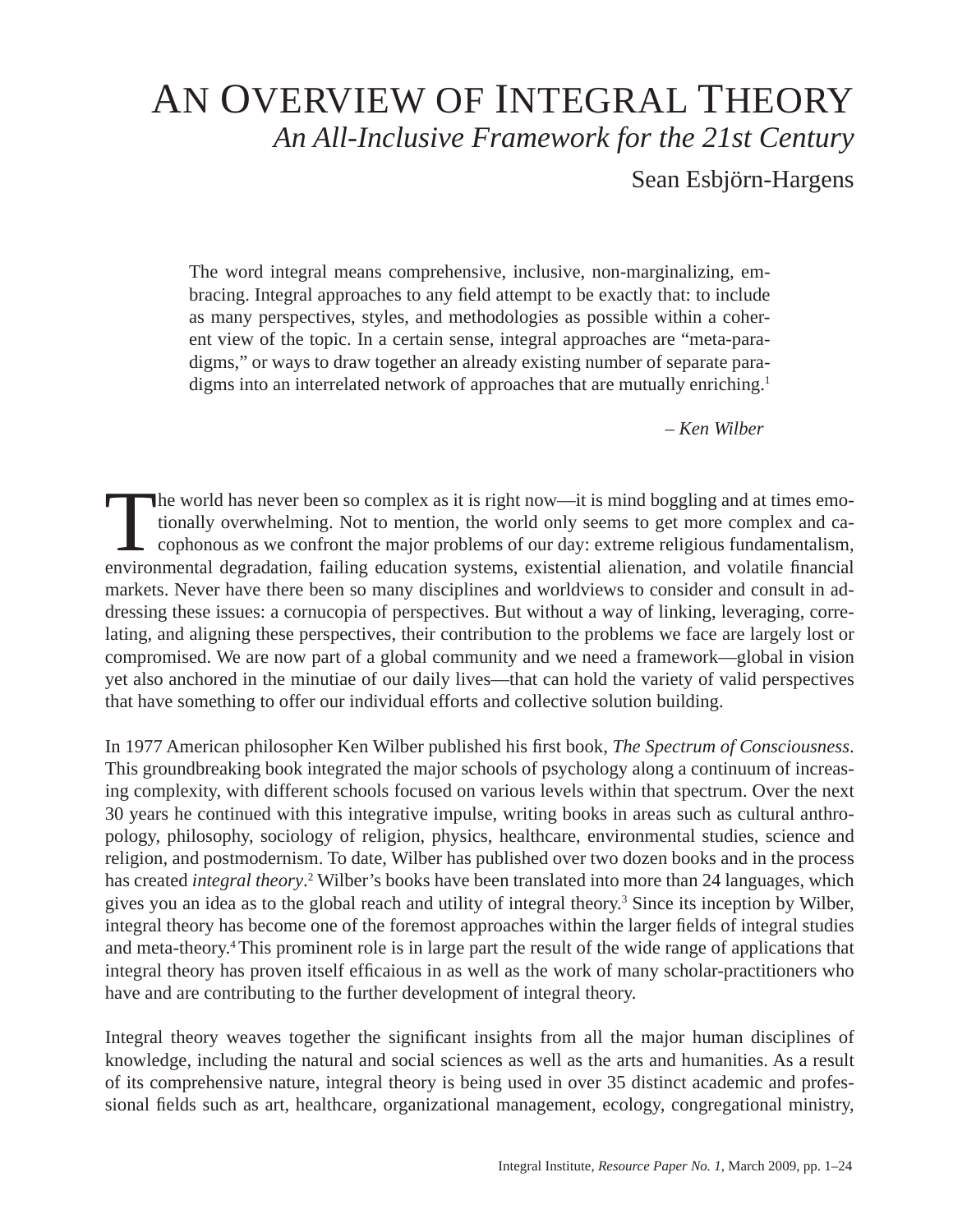economics, psychotherapy, law, and feminism.<sup>5</sup> In addition, integral theory has been used to develop an approach to personal transformation and integration called Integral Life Practice (ILP). The ILP framework allows individuals to systematically explore and develop multiple aspects of themselves such as their physical body, emotional intelligence, cognitive awareness, interpersonal relationships, and spiritual wisdom. Because integral theory systematically includes more of reality and interrelates it more thoroughly than any other current approach to assessment and solution building, it has the potential to be more successful in dealing with the complex problems we face in the  $21<sup>st</sup>$  century.

Integral theory provides individuals and organizations with a powerful framework that is suitable to virtually any context and can be used at any scale. Why? Because it organizes all existing approaches to and disciplines of analysis and action, and it allows a practitioner to select the most relevant and important tools, techniques, and insights. Consequently, integral theory is being used successfully in a wide range of contexts such as the intimate setting of one-on-one psychotherapy as well as in the United Nations "Leadership for Results" program, which is a global response to HIV/AIDS used in over 30 countries. Towards the end of this article I provide additional examples of integral theory in action to illustrate the variety of contexts in which people are finding the integral framework useful.

Wilber first began to use the word "integral" to refer to his approach after the publication of his seminal book *Sex, Ecology, Spirituality* in 1995. It was in this book that he introduced the quadrant model, which has since become iconic of his work in general and integral theory in particular. Wilber's quadrant model is often referred to as the *AQAL model*, with AQAL (pronounced *ah-qwal*) standing for all quadrants, all levels, all lines, all states, and all types. These five elements signify some of the most basic repeating patterns of reality. Thus, by including all of these patterns you "cover the bases" well, ensuring that no major part of any solution is left out or neglected. Each of these five elements can be used to "look at" reality and at the same time they represent the basic aspects of your own awareness in this and every moment. In this overview I will walk you through the essential features of each of these elements and provide examples of how they are used in various contexts, why they are useful for an integral practitioner, and how to identify these elements in your own awareness right now. By the end of this tour, you will have a solid grasp of one of the most versatile and dynamic approaches to integrating insights from multiple disciplines. So let us begin with the foundation of the AQAL model: the quadrants.

## **All Quadrants: The Basic Dimension-Perspectives**

According to integral theory, there are at least four irreducible *perspectives* (subjective, intersubjective, objective, and interobjective) that must be consulted when attempting to fully understand any issue or aspect of reality. Thus, the quadrants express the simple recognition that everything can be viewed from two fundamental distinctions: 1) an inside and an outside perspective and 2) from a singular and plural perspective. A quick example can help illustrate this: imagine trying to understand the components of a successful meeting at work. You would want draw on psychological insights and cultural beliefs (the insides of individuals and groups) as well as behavioral observations and organizational dynamics (the outsides of individuals and groups) to fully appreciate what is involved in conducting worthwhile meetings.

These four quadrants also represent *dimensions* of reality. These dimensions are actual aspects of the world that are always present in each moment. For instance, all individuals (including animals)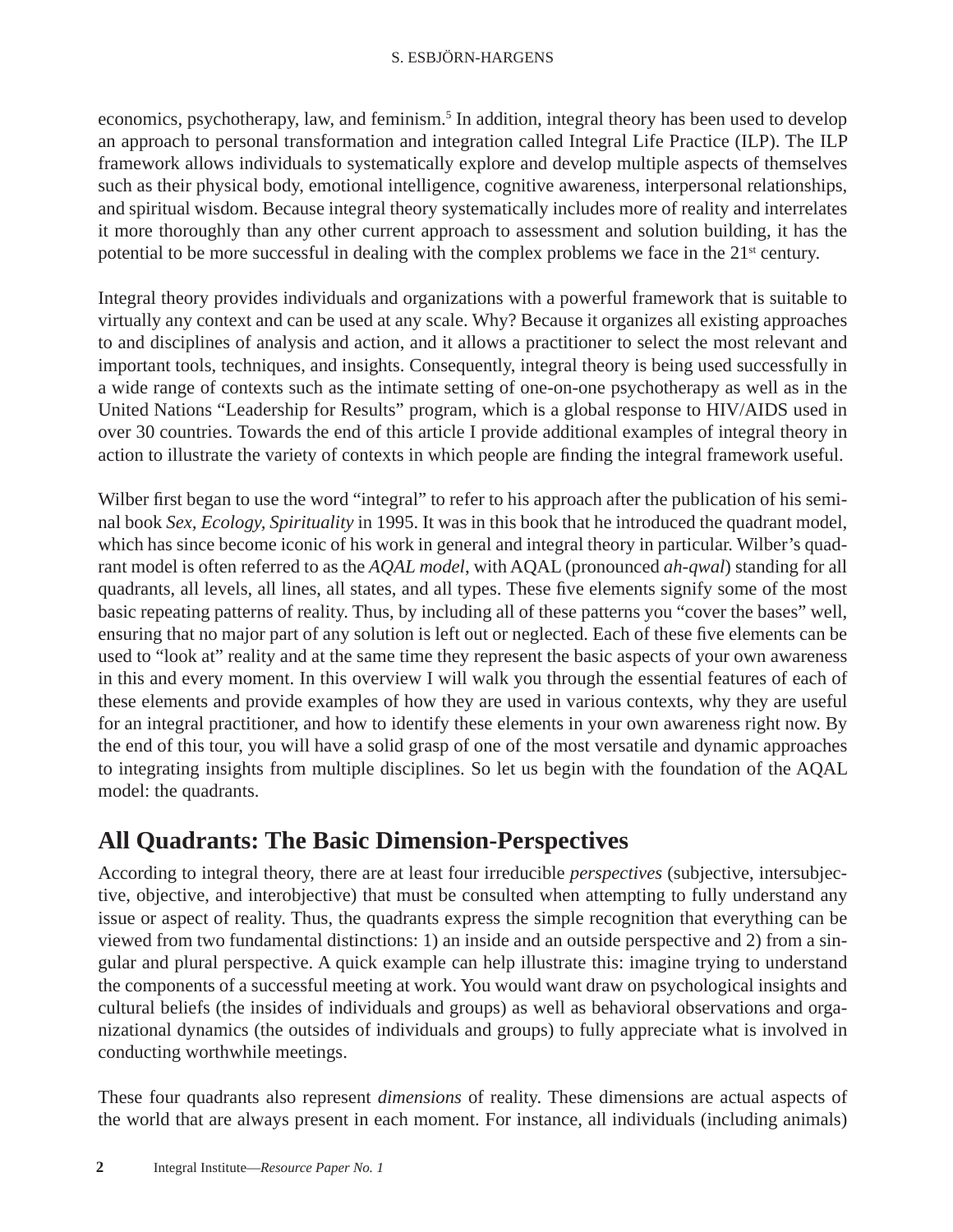



have some form of subjective experience and intentionality, or *interiors*, as well as various observable behaviors and physiological components, or *exteriors*. In addition, individuals are never just alone but are members of groups or collectives. The interiors of collectives are known generally as intersubjective cultural realities whereas their exteriors are known as ecological and social systems, which are characterized by interobjective dynamics. These four dimensions are represented by four basic pronouns: "I", "we", "it", and "its." Each pronoun represents one of the domains in the quadrant model: "I" represents the Upper Left (UL), "We" represents the Lower Left (LL), "It" represents the Upper Right (UR), and "Its" represents the Lower Right (LR) (see Fig. 1).

As both of the Right-Hand quadrants (UR and LR) are characterized by objectivity, the four quadrants are also referred to as the three value spheres of subjectivity (UL), intersubjectivity (LL), and objectivity (UR and LR). These three domains of reality are discernable in all major languages through pronouns that represent first-, second-, and third-person perspectives and are referred to by Wilber as "the Big Three:" I, We, and It/s. These three spheres can also be characterized as aesthetics, morals, and science or consciousness, culture, and nature (see Fig. 2).

Integral theory insists that you cannot understand one of these realities (any of the quadrants or the Big Three) through the lens of any of the others. For example, viewing subjective psychological realities primarily through an objective empirical lens distorts much of what is valuable about those psy-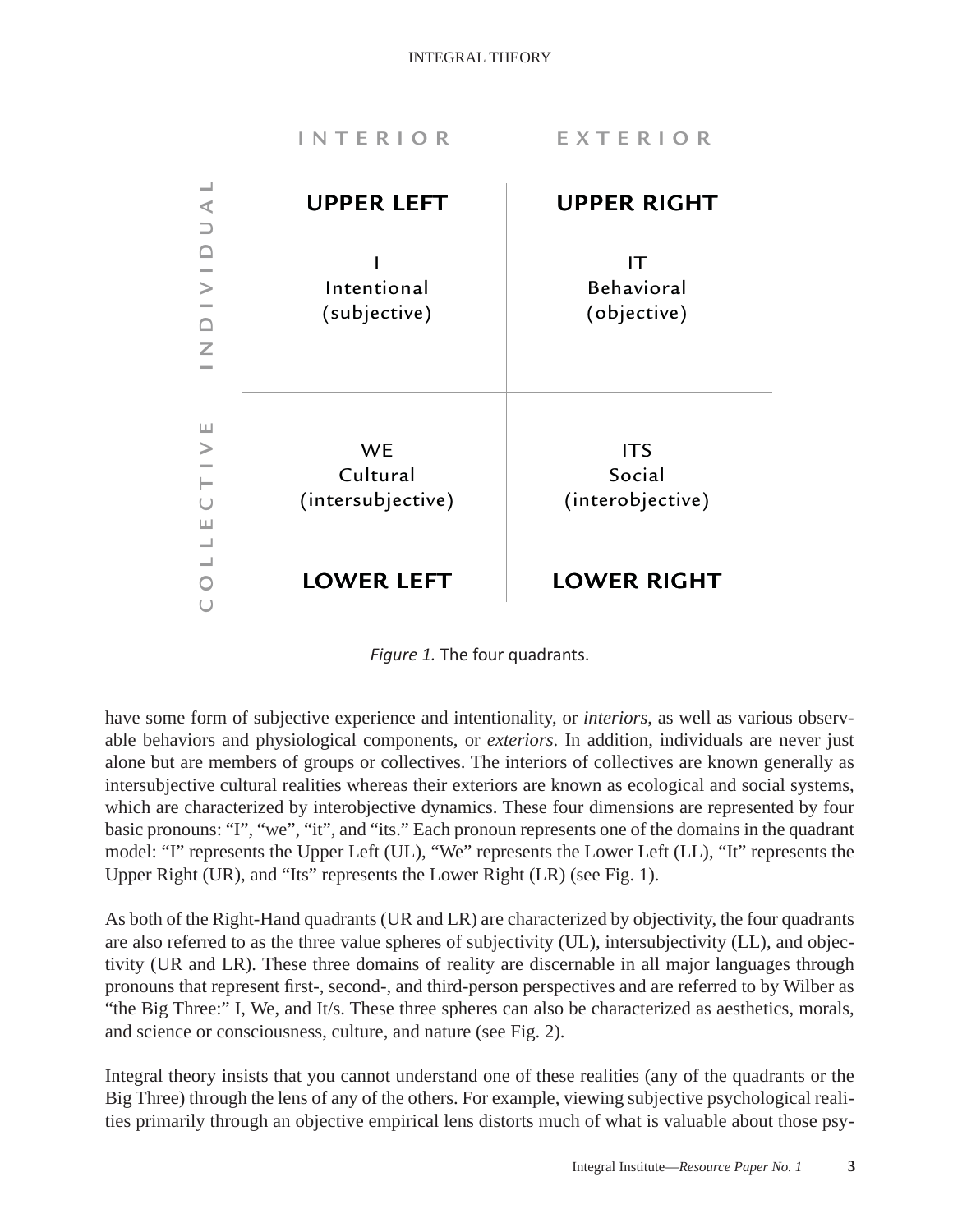|   | <b>INTERIOR</b>                                                                            | EXTERIOR                                                                                |
|---|--------------------------------------------------------------------------------------------|-----------------------------------------------------------------------------------------|
| ⋖ | First-person perspectives<br>Aesthetics<br>Consciousness                                   |                                                                                         |
| Z | Plato's The Beautiful<br>Kant's Critique of Judgment<br>Habermas' Truthfulness             | Third-person perspectives<br>Science<br><b>Nature</b>                                   |
| ш | <b>WE</b><br>Second-person perspectives<br>Morals<br>Culture                               | IT/S<br>Plato's The True<br>Kant's Critique of<br><b>Pure Reason</b><br>Habermas' Truth |
| ш | Plato's The Good<br>Kant's Critique of<br><b>Practical Judgment</b><br>Habermas' Rightness |                                                                                         |

*Figure 2.* The Big Three.

chological dynamics. In fact, the irreducibility of these three spheres has been recognized throughout the history of Western philosophy, from Plato's True, Good, and Beautiful to Immanuel Kant's famous three critiques of pure reason, judgment, and practical reason to Jürgen Habermas' validity claims of truth, rightness, and truthfulness (Fig. 2). Wilber is a staunch advocate of avoiding reducing one of these spheres into the others. In particular, he cautions against what he calls *fl atland:* the attempt to reduce interiors to their exterior correlates (i.e., collapsing subjective and intersubjective realities into their objective aspects). This is often seen in systems approaches to the natural world, which represent consciousness through diagrams of feedback loops and in the process leave out the texture and felt-sense of first- and second-person experience.

One of the reasons integral theory is so illuminating and useful is it embraces the complexity of reality in ways few other frameworks or models do. In contrast to approaches that explicitly or inadvertently reduce one quadrant to another, integral theory understands each quadrant as simultaneously arising. In order to illustrate the simultaneity of all quadrants I will provide a simple example with Figure 1 in mind. Let us say I decide I need to buy some flowers for the garden and I have the thought, "I want to go to the nursery." The integral framework demonstrates that this thought and its associated action (e.g., driving to the garden store and purchasing roses) has at least four dimensions, none of which can be separated because they co-arise (or *tetra-mesh*) and inform each other. First, there is the individual thought and how I experience it (e.g., mentally calculating travel time, the experience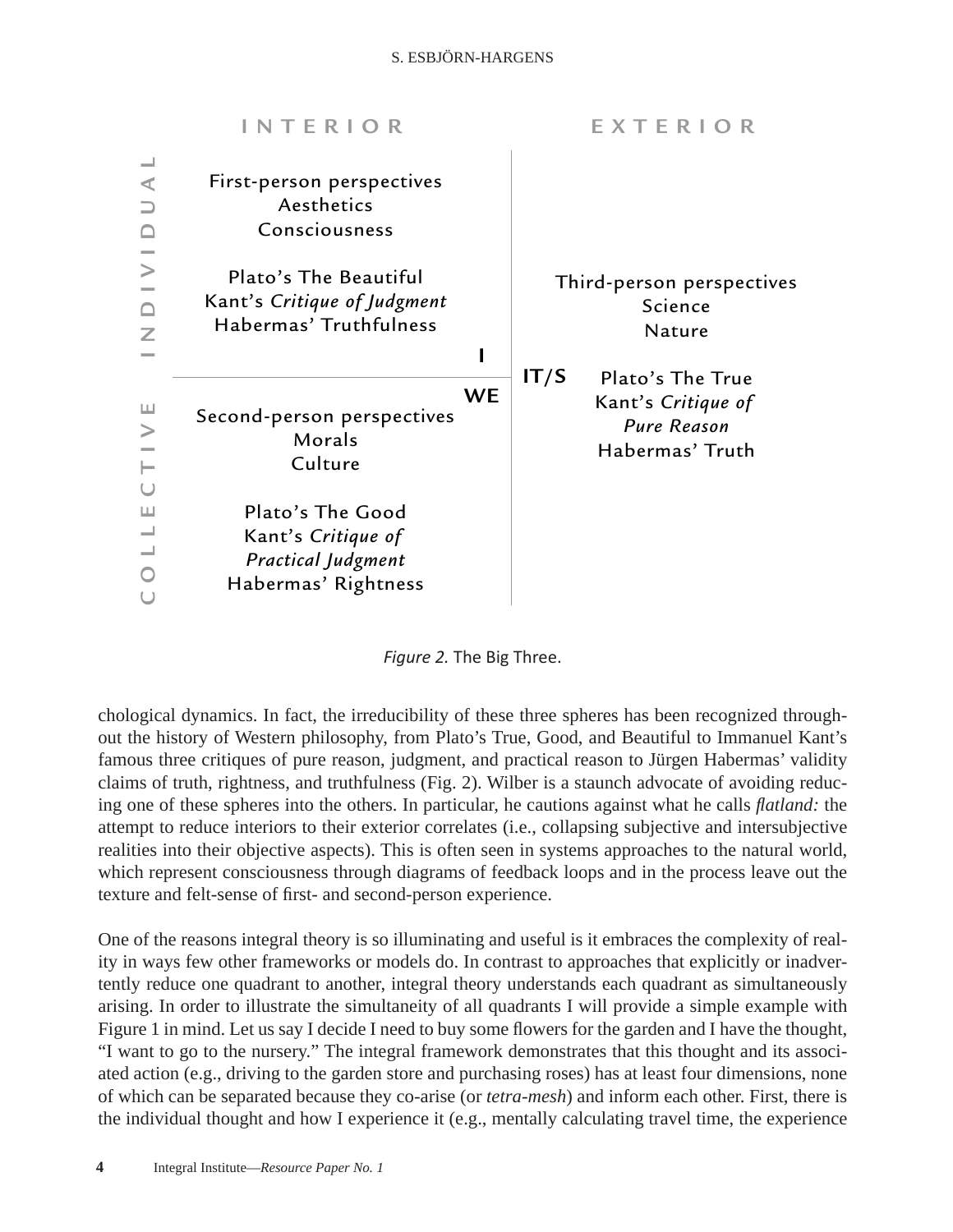#### INTEGRAL THEORY

of joy in shopping, or the financial anxiety over how I will pay for my purchase). These experiences are informed by psychological structures and somatic feelings associated with the UL quadrant. At the same time, there is the unique combination of neuronal activity, brain chemistry, and bodily states that accompany this thought, as well as any behavior that occurs (e.g., putting on a coat, getting in the car). These behaviors are associated with various activities of our brain and physiological activity of the body, which are associated with the UR quadrant. Likewise, there are ecological, economic, political, and social systems that supply the nursery with items to sell, determine the price of flowers, and so on. These systems are interconnected through global markets, national laws, and the ecologies associated with the LR quadrant. There is also a cultural context that determines whether I associate "nursery" with an open-air market, a big shopping mall, or a small stall in an alley, as well as determining the various meanings and culturally appropriate interactions that occur between people at the nursery. These cultural aspects are associated with worldviews in the LL quadrant.

Thus to have a full understanding of and appreciation for the occurrence of the thought, "I'm going to the nursery," one cannot explain it fully through just the terms of *either* psychology (UL), *or* neurobiology and physiology (UR), *or* social and economic dynamics (LR), *or* cultural meaning (LL). For the most complete view, as we will see, one should take into consideration all of these domains



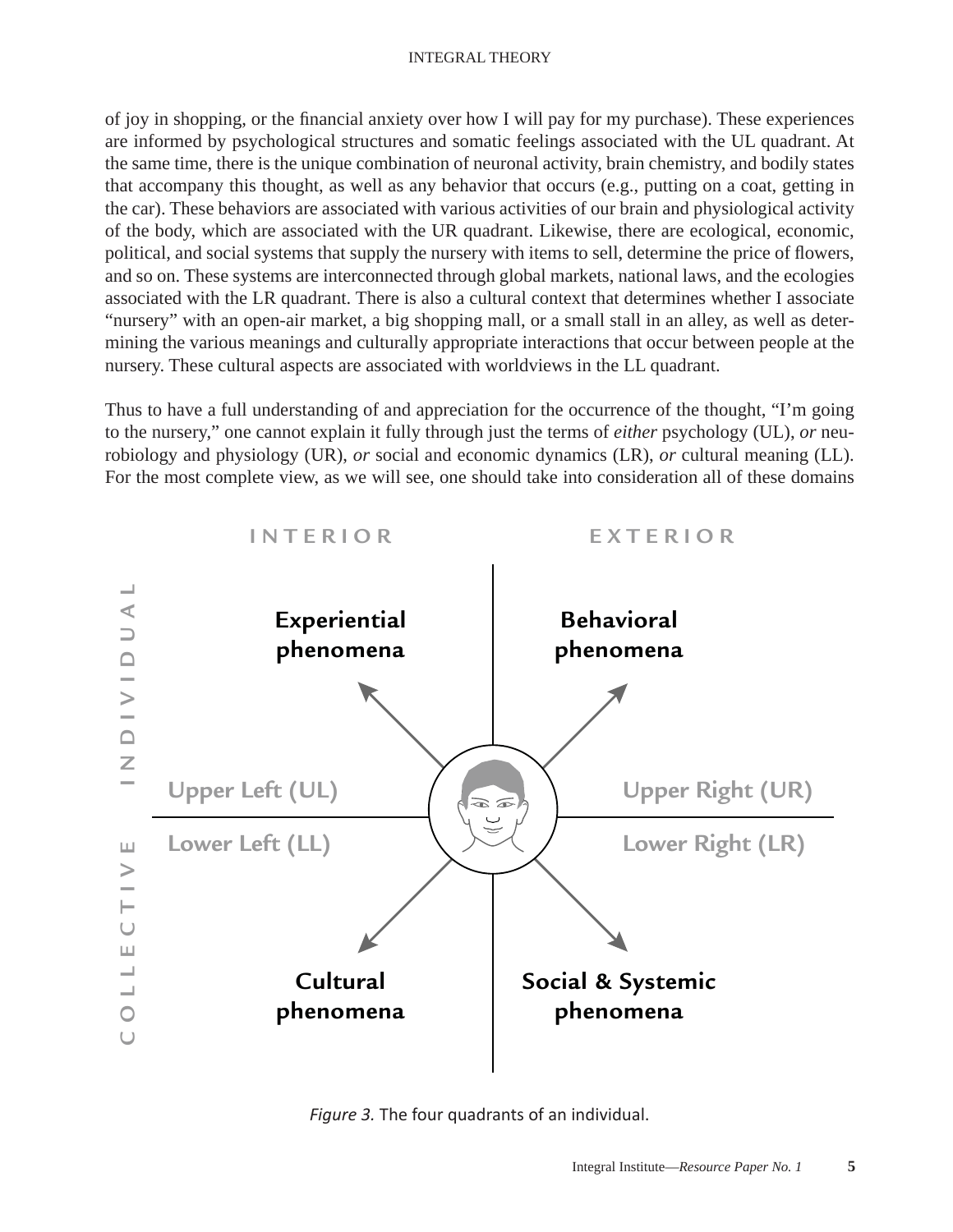(and their respective levels of complexity). Why is this practical? Well if we tried to summarize this simple situation by leaving out one or more perspectives, a fundamental aspect of the integral whole would be lost and our ability to understand it and address it would be compromised. Thus, integral practitioners often use the quadrants as their first move to scan a situation or issue and bring multiple perspectives to bear on the inquiry or exploration at hand.

### *Quadrants and Quadrivia*

As noted above, there are at least two ways to depict and use the quadrant model: as *dimensions* or as *perspectives*. The first, a *quadratic* approach, depicts an individual situated in the center of the quadrants (see Fig. 3). The arrows point from the individual toward the various realities that he can perceive as a result of his own embodied awareness. Through his use of different aspects of his own awareness, or through formal methods based on these dimensions of awareness, he is able to encounter these different realities in a direct and knowable fashion. In brief, he has direct access to experi-



*Figure 4.* The four quadrivia of a lake.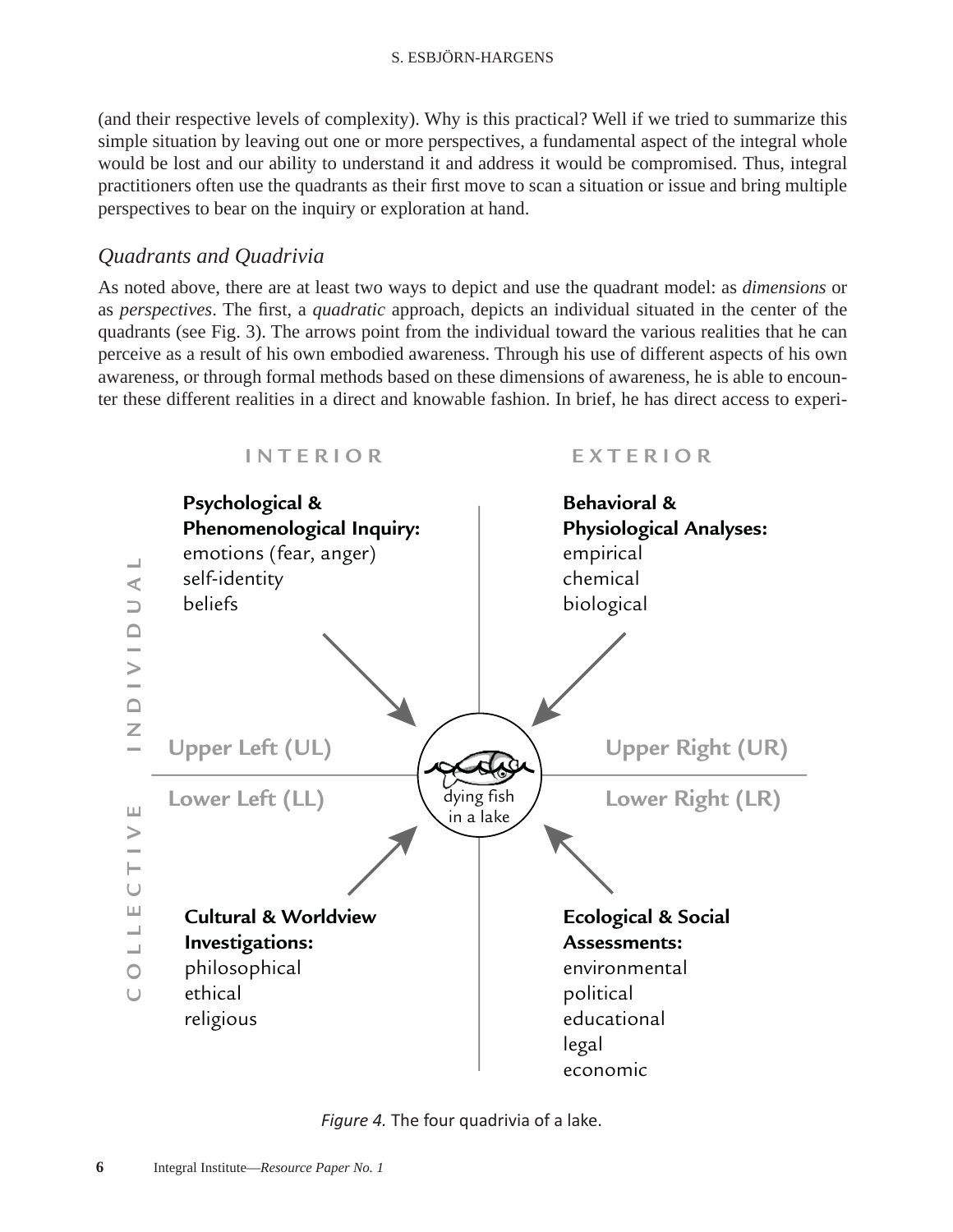ential, behavioral, cultural, and social/systemic aspects of reality because these are actual dimensions of his own existence. This is useful to him because it empowers him to notice, acknowledge, and interact more effectively with his world. In short, the more of these "channels" he has open the more information he will be obtaining about what is happening around him and he will be able to feel and act in ways that are timely and insightful. Notice right now how you are engaged in all three perspectives: first-person (e.g., noticing your own thoughts as you read this), second-person (e.g., reading my words and interpreting what I am trying to convey), and third-person (e.g., sitting there aware of the light, sounds, and air temperature around you). Do you see how you are always experiencing the world from all four quadrants—right here, right now? It is that simple.

Another way to represent the quadrant model is as a *quadrivia*. Quadrivia refers to four ways of seeing (*quadrivium* is singular). In this approach the different perspectives associated with each quadrant are directed at a particular reality, which is placed in the center of the diagram. Let us say hundreds of fish are dying in a lake. The death of these fish become the focus or object of investigation and analysis, with expertise from each of the quadratic domains evaluating the situation. The arrows pointing toward the center indicate the methodologies that different experts (associated with each quadrant) use to study the dying fish. In an integral approach these include exploring the emotions, self-identities, and beliefs of individuals who live on the lake through psychological and experiential inquiry; exploring the empirical, chemical, and biological factors contributing to the dying fish through behavioral and physiological analyses; exploring the philosophical, ethical, and religious viewpoints of the community around the lake through cultural and worldview investigations; and exploring the environmental, political, educational, legal, and economic factors of the situation through ecological and social assessments (see Fig. 4).

In sum, the quadrants highlight four irreducible dimensions that all individuals have and quadrivia refer to the four fundamental perspectives that can be taken on any phenomena. In either case, the four quadrants or quadrivia are co-nascent—literally "they are born together" and are mutually implicated in one another. In other words, they co-arise and tetra-mesh. This understanding is useful because it honors the complexity of reality in a way that allows the practitioner to address problems in a more skillful and nuanced way. Furthermore, the quadrants represent the native ways in which we experience reality in each moment and quadrivia represent the most common ways we can and often do look at reality to understand it.

## **All Levels: Depth and Complexity**

Within each quadrant there are levels of development. Within the interior, Left-Hand quadrants there are levels of *depth* and within the exterior, Right-Hand quadrants there are levels of *complexity*. The levels within each quadrant are best understood as probability waves that represent the dynamic nature of reality and the ways different realities show up under certain conditions. Additionally, each quadrant's levels are correlated with levels in the other quadrants. For example, a goal-driven executive (UL) who has high blood pressure (UR) will most likely be found in a scientific-rational culture or subculture (LL), which usually occurs in industrial corporate organizations (LR). In this example, all of these aspects of the situation are occurring at the same level of complexity and depth within their respective quadrant and are therefore correlated at level five in Figure 5. The inclusion of levels is important because they allow us to appreciate and better interface with the realities associated with each quadrant. Each quadrant serves as a map of different terrains of reality. The levels within each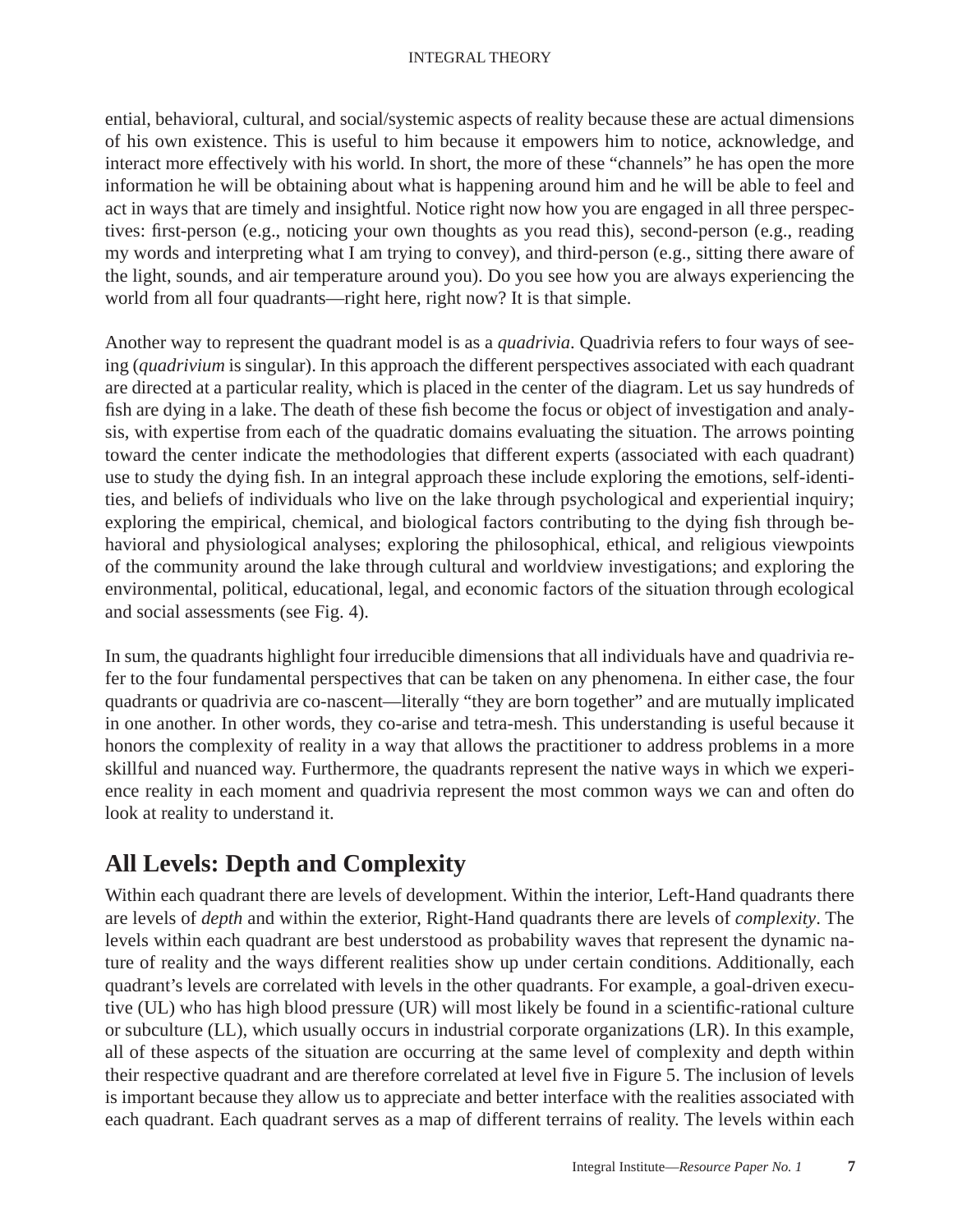quadrant represent the topographical contour-lines of that terrain. This helps us to identify the unique features of that particular landscape, which enables us to travel through it more successfully and enjoy the amazing vistas along the way.

Levels or *waves* in each quadrant demonstrate *holarchy*, which is a kind of hierarchy wherein each new level transcends the limits of the previous levels but includes the essential aspects of those same levels. Thus, each wave inherits the wave of the past and adds a new level of organization or capacity. As a result, each level of complexity or depth is both a part of a larger structure and a whole structure in and of itself. In the subjective realm, sensations are transcended and included in impulses, which are transcended and included in emotions, which are transcended and included in symbols, which are transcended and included in concepts. Likewise, in the intersubjective realm this dynamic occurs from archaic interpretations to magical explanations, to mythical stories, to rational views, to integral understandings. In the objective realm this movement occurs from atoms to molecules, to cells, to tis-



*Figure 5.* Some levels in the four quadrants.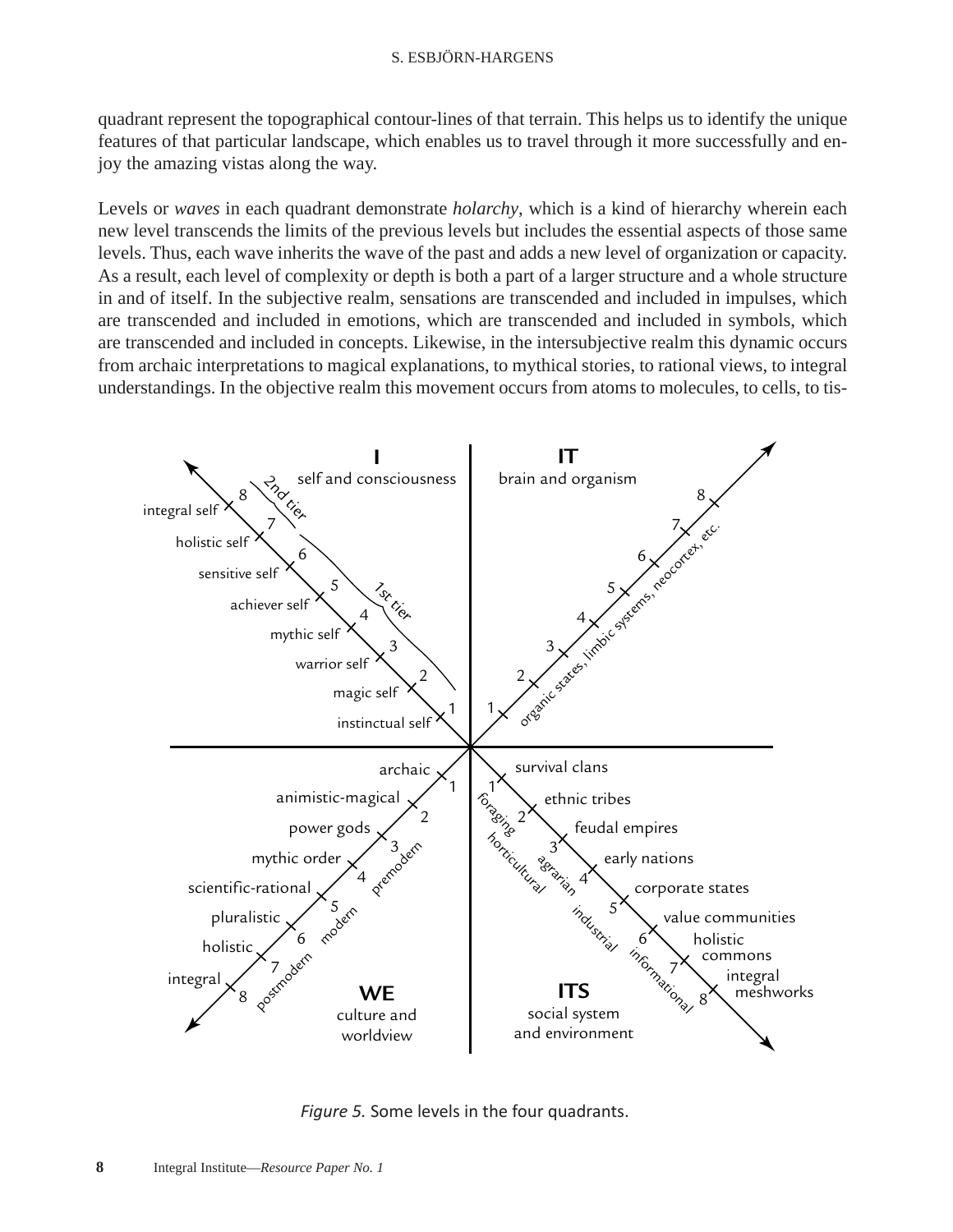sues, to organs. And in the interobjective realm this occurs in the movement from galaxies to planets, to ecosystems, to families, to villages (see Fig. 5 for another presentation of what is transcended and included in each quadrant).<sup>6</sup> Regardless of where different researchers might draw the line between levels, a general pattern of evolution or development occurs in each quadrant: depth enfolds (i.e., folds in on itself), complexity increases (i.e., expands out and includes more).

Levels of development are often represented by arrows bisecting each quadrant (as in Fig. 5). Integral theory uses the notion of general *altitude* as a content-free way of comparing and contrasting development across different domains either within or between quadrants. This is akin to using a thermometer to gauge temperature in a variety of settings—a centigrade thermometer works at the equator just as well as in the arctic, and as a result allows us to compare the weather in those distant places in a meaningful way. Integral theory uses the colors of the rainbow to represent each distinct level (e.g., red, amber, orange, green, teal, turquoise). This spectrum of color also represents the general movement of a widening identity: from "me" (egocentric) to "my group" (ethnocentric) to "my country" (sociocentric) to "all of us" (worldcentric) to "all beings" (planetcentric) to finally "all of reality" (Kosmoscentric) (see Fig. 6). This general trajectory of expanding awareness has correlates in each quadrant. Integral theory also uses the image of concentric circles (often overlaid on the quadrants) to highlight the nested quality of levels transcending and including each other (see Fig. 6).



*Figure 6.* Widening identity (*left*) and the nested quality of levels as they transcend and include each other (*right*).

The inclusion of levels in an integral approach is valuable because it recognizes the many potential layers of development within any domain of reality. Practitioners gain valuable traction by aiming their efforts at the appropriate scale and thereby finding the key leverage point—like an acupuncturist hitting the right spot for optimal health and well-being. This conserves energy and resources and focuses efforts optimally. For example, imagine working with a group of teachers on developing a new mission statement for their educational program. Clearly, working with the realities of the LL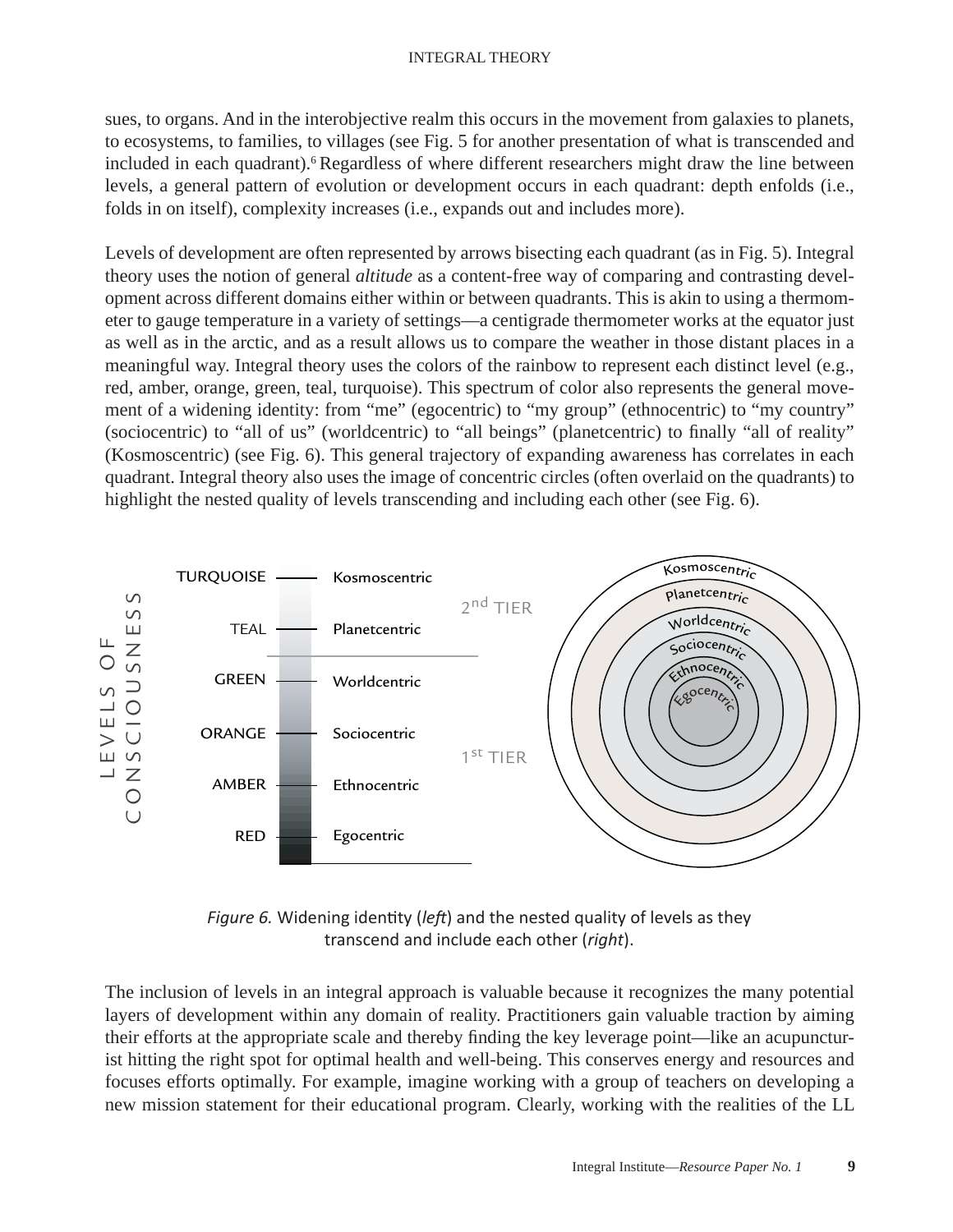quadrant will be paramount—articulating shared vision and meaning, exploring via dialogue various phrases that might be used in the document, and so on. But you are going to be more effective in facilitating this collaborative process if you have a sense of the levels of shared meaning that are operative in this group and what they are trying to communicate in their statement. Are they operating primarily out of modern values, postmodern values, or a combination of both? Knowing this will greatly inform your capacity to serve their effort. Thus, it often is not enough to just be aware of the quadrants—you must also work with the depth and complexity within each domain.

Just as we can locate each quadrant in our own awareness through the use of first-, second-, and thirdperson perspectives, so too can we locate levels of depth and complexity in our direct experience. To illustrate this, all you have to do is notice how you tend to go through your day with a predictable amount of depth and complexity. For example, on good days you feel more depth and can handle more complexity and on other days you seem to be tripping over everything (diminished capacity to handle complexity) and find yourself getting irritated at the smallest thing (diminished capacity to experience depth). Thus, you often go through your day primarily expressing one altitude or level more than others, although you have a felt sense of what it is like to be "up leveling your game" (a level above) or "misfiring with each step" (a level below).

## **All Lines: Various Developmental Capacities**

Lines of development are another way to describe the distinct capacities that develop through levels in each aspect of reality as represented by the quadrants. So if levels are contour-lines on a hiking map for reality, then lines of development represent the various trails you can take to transverse the vast wilderness of human potential. For example, in the individual-interior quadrant of experience, the lines that develop include, but are not limited to, cognitive, emotional, interpersonal, and moral capacities. These capacities are often thought of as the multiple intelligences that each person has. The idea being that each of us is more developed in some areas than others. Integral theory uses a *psychograph* to depict an individual's unique assortment of development in various individual lines (Fig. 7).

Similarly, a *sociograph* is used to represent the various lines of development within a family, group, culture, or society (Fig. 8). The kinds of lines found in cultures include things like kinesthetic capacities, interpersonal maturity (e.g., absence of slaves, women's rights, civil liberties), artistic expression (e.g., forms of music, government funding for the arts), cognitive or technological capacities, physical longevity (e.g., healthcare systems, diet), and polyphasic maturity. *Polyphasic* refers to a culture's general access to different states of consciousness. For example, many indigenous cultures embrace access to and cultivation of different kinds of states of awareness while rational Western societies tend to emphasize rational waking consciousness at the exclusion of other modes of experiencing reality. An integral practitioner can use lines as a diagnostic tool to ensure these aspects of individuals or groups are acknowledged and effectively addressed. Below is an overview of the kinds of lines that can be included in an integral assessment.

Each line within a quadrant has correlates in the other quadrants. For example, as the cognitive line develops in the UL quadrant there are corresponding behavioral and neurophysiological developments in the UR quadrant, corresponding intersubjective capacities in the LL quadrant, and gram-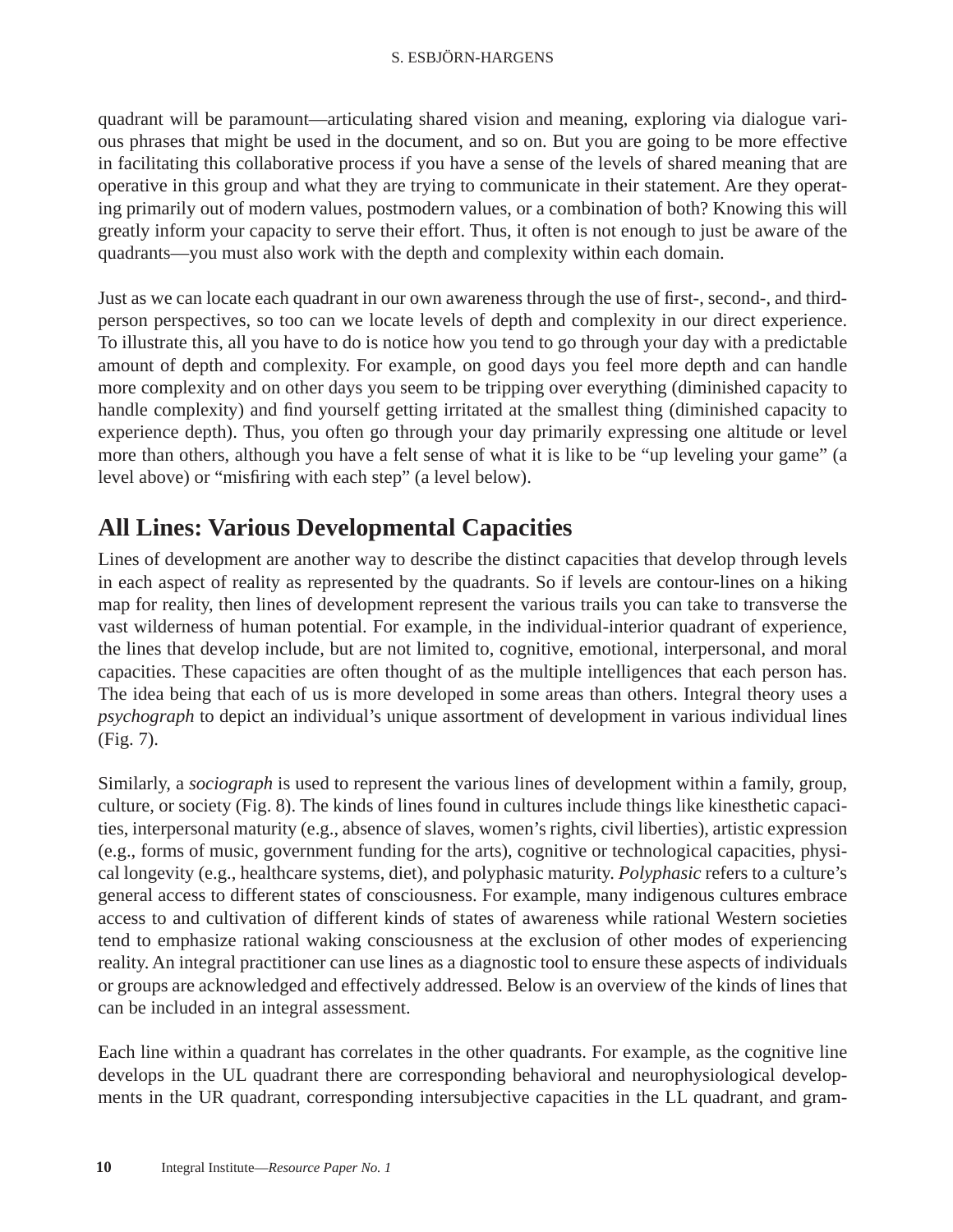#### INTEGRAL THEORY





*Figure 8.* A sociograph.

matical structures in the LR quadrant. In fact, there are a variety of lines in each quadrant. Above I listed some of the common lines associated with the UL. Lines associated with the UR include the developmental pathways of things like skeletal-muscular growth, brainwave patterns, the neuronal system, and other organic structures of the body. In the LL we find lines such as the sequence of worldviews and cultural values, various intersubjective dynamics, religious and philosophical viewpoints, and linguistic meaning. Lastly, in the LR specific lines include how ecosystems develop as well as evolutionary pathways of adaption, geopolitical structures, and forces of production (Fig. 9).

What distinguishes a line from other patterns such as states or types is that a line demonstrates sequential development with increasing levels of complexity or depth that transcend and include the previous level. In other words, there has to be an identifiable series of stages that unfold in a particular order and any given stage cannot be skipped. For example, within the LR line of forces of production we see a societal path starting with foraging (e.g., hunting and gathering) giving way to horticulture (e.g., using a hoe) giving way to agrarian methods (e.g., using a plow) and so forth—each new development is dependent on what came before and is in part a response to the limits of that previous level.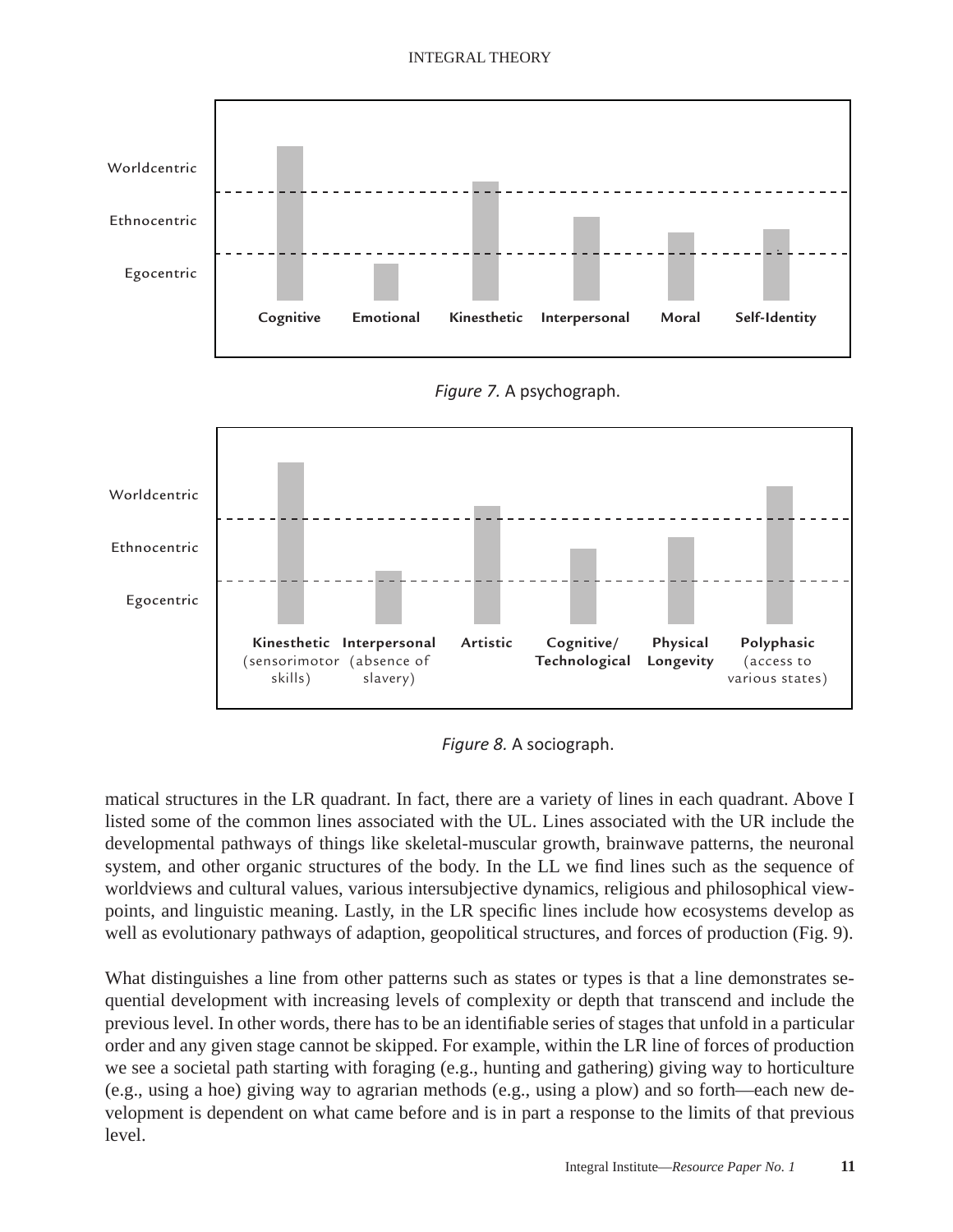| Cognitive awareness<br>Organic structures<br>⋖<br><b>Emotional access</b><br>Neuronal systems<br>Neurotransmitters<br>Interpersonal skills<br>$\Box$<br>Psychosexual expression<br>Brainwave patterns<br>Moral capacity<br>Skeletal-muscular growth<br>Nutritional intake<br>Spiritual experience<br>$\Box$<br>Self-identity dynamics<br>Kinesthetic capacity<br>Z<br>IT<br><b>WE</b><br><b>ITS</b><br>Ш<br>Worldviews<br>Forces of production<br>$\geq$<br><b>Geopolitical structures</b><br>Intersubjective dynamics<br>Linguistic meaning<br>Ecosystems<br>Cultural values<br>Written legal codes<br>$\sqcup$<br>Architectural styles<br>Background cultural contexts<br>$\overline{\phantom{0}}$<br>$\overline{\phantom{0}}$<br>Grammatical systems<br>Philosophical positions<br>Religious understandings<br>Evolutionary paths | <b>INTERIOR</b> | EXTERIOR |
|--------------------------------------------------------------------------------------------------------------------------------------------------------------------------------------------------------------------------------------------------------------------------------------------------------------------------------------------------------------------------------------------------------------------------------------------------------------------------------------------------------------------------------------------------------------------------------------------------------------------------------------------------------------------------------------------------------------------------------------------------------------------------------------------------------------------------------------|-----------------|----------|
|                                                                                                                                                                                                                                                                                                                                                                                                                                                                                                                                                                                                                                                                                                                                                                                                                                      |                 |          |
|                                                                                                                                                                                                                                                                                                                                                                                                                                                                                                                                                                                                                                                                                                                                                                                                                                      |                 |          |

*Figure 9.* Some lines in the four quadrants.

The lines element especially demonstrates how integral theory includes the contributions of many existing fields and organizes them in a useful way. Also, lines are important to integral practitioners because they identify distinct aspects of each quadrant that demonstrate development and evolution. By being aware of the specific dynamics of growth and the typical trajectory of such transformation, a practitioner can better support and make use of these streams of development. Consequently, integral assessments will often identify which lines are strong and which ones are in need of attention, leveraging the more developed ones to assist in addressing the limits of the less developed ones. Knowing the level of development within various lines provides integral practitioners with valuable information about the realities of a given situation and helps the practitioner align those realities for optimal improvement.

As with the other elements of the AQAL model, we do not have to go far to discover lines in our immediate awareness. Just recall a recent moment where you felt stretched or challenged, such as giving difficult feedback to a colleague or trying some new task that required a high level of handeye coordination. Now bring into your awareness an area where you are often more capable than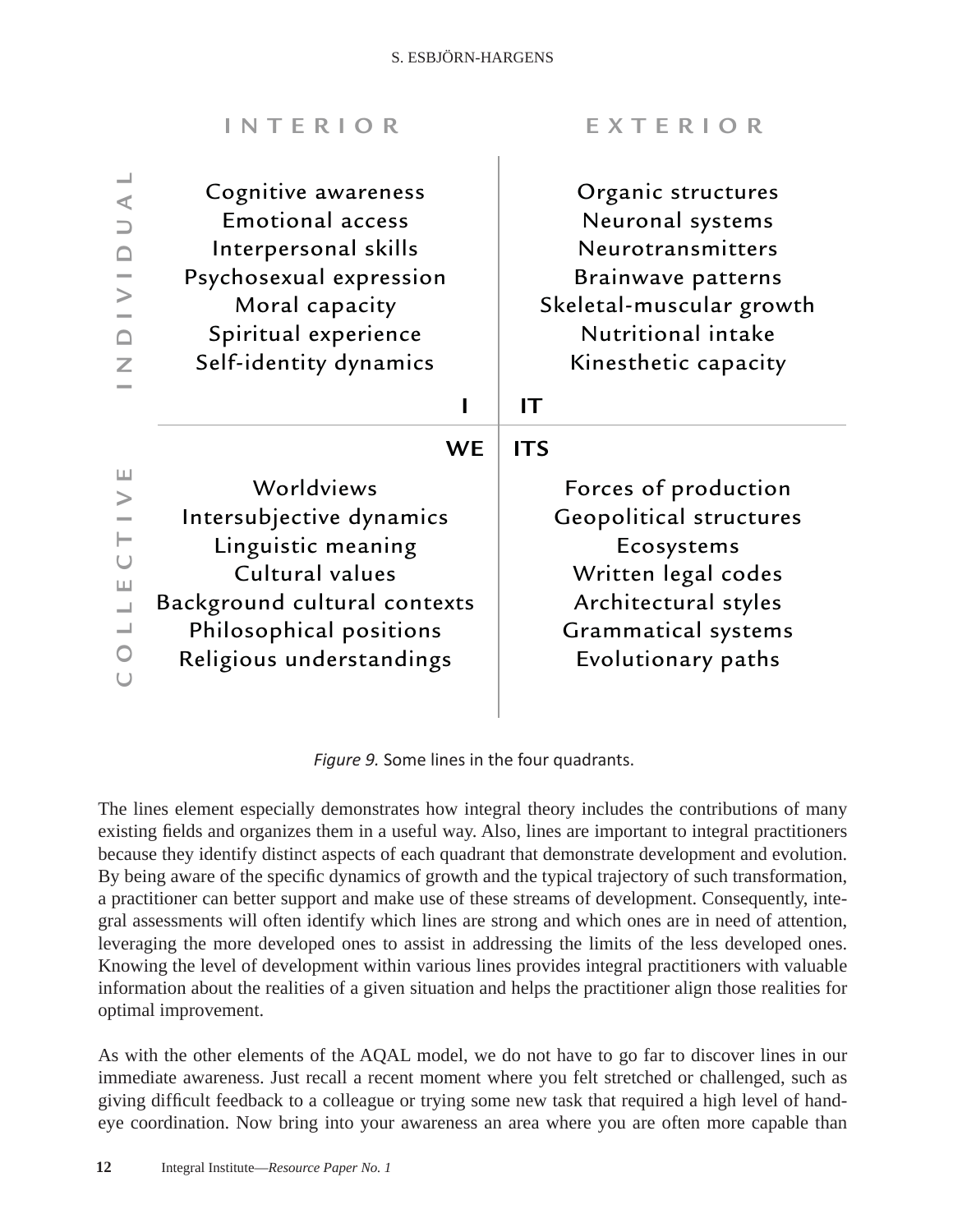your colleagues, such as seeing multiple perspectives at the same time on some complex situation or an ability to emotionally connect to your friends and describe—better than they can—what they are feeling. Drawing on personal examples of areas where you are less or more developed than people around you shows we all have a unique combination of lines at various levels of development. In fact, rarely a day goes by that we are not aware of the truth of this within ourselves and in our interactions with others. Besides, life would be significantly less interesting if everyone was equal in depth and complexity in most areas.

## **All States: Temporary Expressions**

In addition to levels and lines there are also various kinds of states associated with each quadrant. States are temporary occurrences of aspects of reality (lasting anywhere from a few seconds to days, and in some cases even months or years). They also tend to be incompatible with each other. For example, you cannot be drunk and sober at the same time, a town cannot experience a blizzard and a heat wave on the same day. Below are a few examples of the kinds of states associated with each quadrant (Fig. 10). Thus, to continue with our hiking metaphor, states can be likened to the momentary glimpses of nature you get as you walk along the trail. For example, how a breathtaking vista keeps "popping" through the trees as you hike or a bird that grabs your attention as it makes a unique *click-clack-clack* sound and then is gone. Before you know it, these attention-grabbing experiences recede into the background and you are back on the trail pounding dirt with your hiking boots.

| <b>INTERIOR</b>                                                            | EXTERIOR                                                                    |
|----------------------------------------------------------------------------|-----------------------------------------------------------------------------|
| <b>Phenomenal States</b><br><b>Natural States</b><br><b>Altered States</b> | <b>Brain States</b><br><b>Hormonal States</b><br><b>Behavioral States</b>   |
|                                                                            | IТ                                                                          |
| <b>WE</b>                                                                  | <b>ITS</b>                                                                  |
| <b>Group States</b><br>Intersubjective States<br><b>Religious States</b>   | <b>Weather States</b><br><b>Economic States</b><br><b>Ecological States</b> |

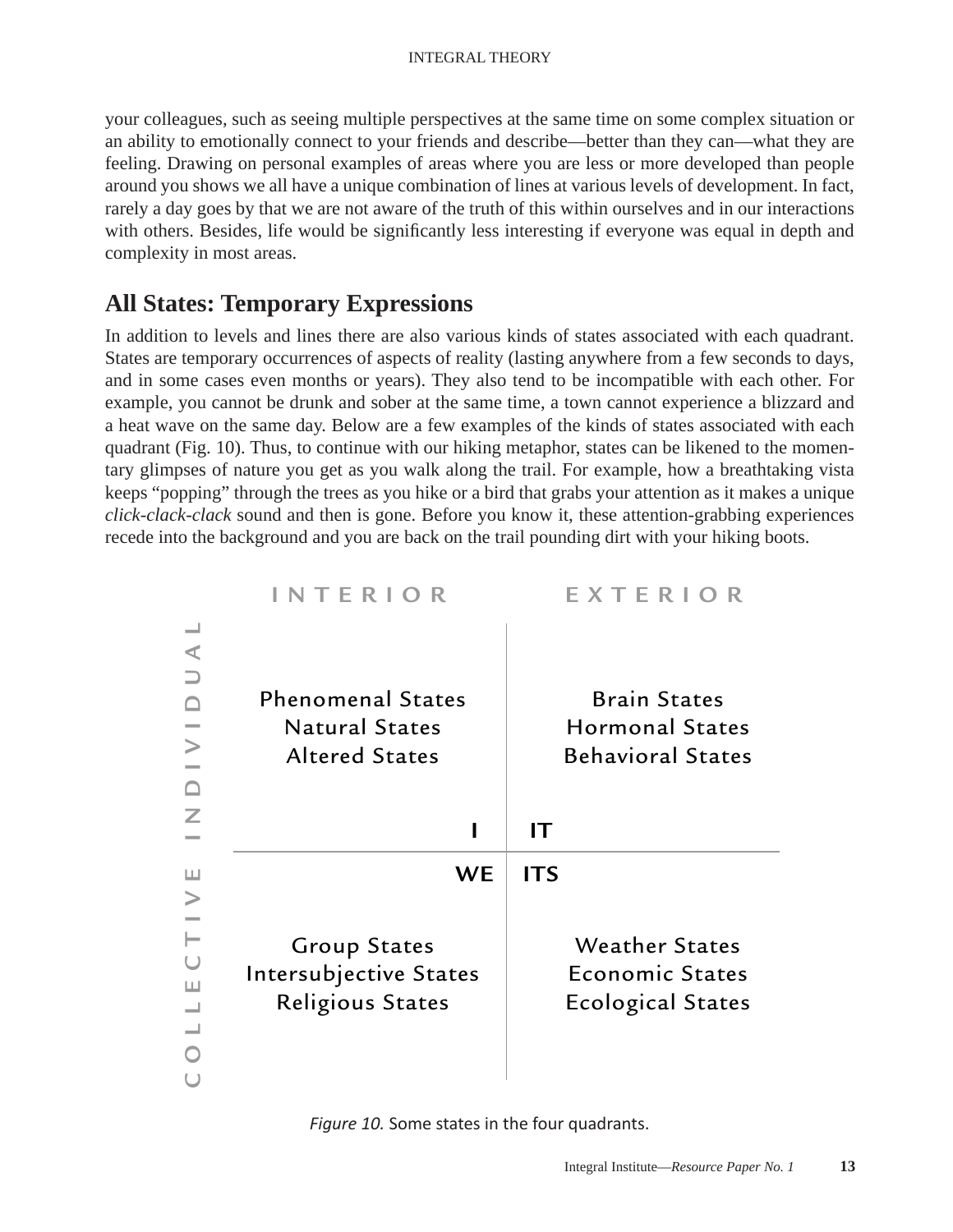#### S. ESBJÖRN-HARGENS

In the UL quadrant there are *phenomenal states* such as elevated and depressed emotional states, insights, intuitions, and moment-to-moment feeling states. There are also the *natural states* of waking, dreaming, and deep sleep as well as the Witness (the pure observing awareness of all the other states) and even non-duality, where the Witness dissolves into everything that is witnessed. Various religious traditions provide us with rich and sophisticated descriptions of these states. In addition, there are *altered states* of consciousness that can be either externally induced (e.g., through the use of drugs, trauma, or a near-death experience) or internally induced or trained (e.g., meditative, holotropic, flow, lucid dreaming, peak experiences). When states are trained they often unfold and even stabilize in a sequential pattern, moving from gross to subtle to very subtle forms of experience and are thus referred to as *state-stages.* This is contrasted with the *structure-stages* of psychological development (discussed above in the levels and lines sections). Both states and structures of consciousness can occur in stages, with state-stages expanding horizontally and structure-stages growing vertically.

In the UR quadrant there are *brain states* (alpha, beta, theta, and delta) and *hormonal states* associated with the cycles of estrogen, progesterone, and testosterone. There are also *behavioral states* such as crying and smiling. In fact, states are often used to describe the ways natural phenomena morph from one thing into another (e.g.,  $H_2O$  turning from solid ice to liquid water to gaseous steam).

In the LL quadrant we find *group states* such as mob mentality or mass hysteria, crowd excitement, and group-think. There are also *intersubjective states* such as the somatic states that occur between infants and their mothers or shared resonance between two people in an engaging dialogue. Similar to altered states in individuals, there are *religious states* within groups such as shared ecstasy and bliss or a communal experience of the divine.

In the LR quadrant there are *weather states* (heat waves, blizzard, torrential rain) and fluctuating room temperature indoors. Our financial markets go through a variety of *economic states* such as bear and bull markets, bubbles, recessions, and so forth. We also talk about old-growth forests representing a climax community—a steady-state of equilibrium. This notion of equilibrium is illustrative of various *ecological states* such as entropy (increased disorder) or eutrophy (being well-nourished).

The inclusion of states is useful for practitioners because our realities both internally and externally are always shifting—all kinds of state changes occur throughout our day within ourselves and our environments. Including states allows us to understand many of the ways these shifts occur and why. This in turns allows us to be attentive to these shifts and place them in service of our efforts instead of being knocked off center by their occurrence. For example, when we are aware of the many states a group of people go through in a full-day workshop, we can design our curriculum to honor these shifting "moods" and to even make use of them to facilitate learning.

As far as locating this element in our direct awareness, we only have to notice how many different emotions we experience in a short period of time. Most of us are aware of how quickly we can shift from feeling "on cloud nine" due to some really good news to getting frustrated because some jerk just cut us off on the freeway to feeling anxiety about having to speak in front of a group at work to getting hungry and wondering what are you going to have for dinner. . . And to think that all of these states can occur within five minutes.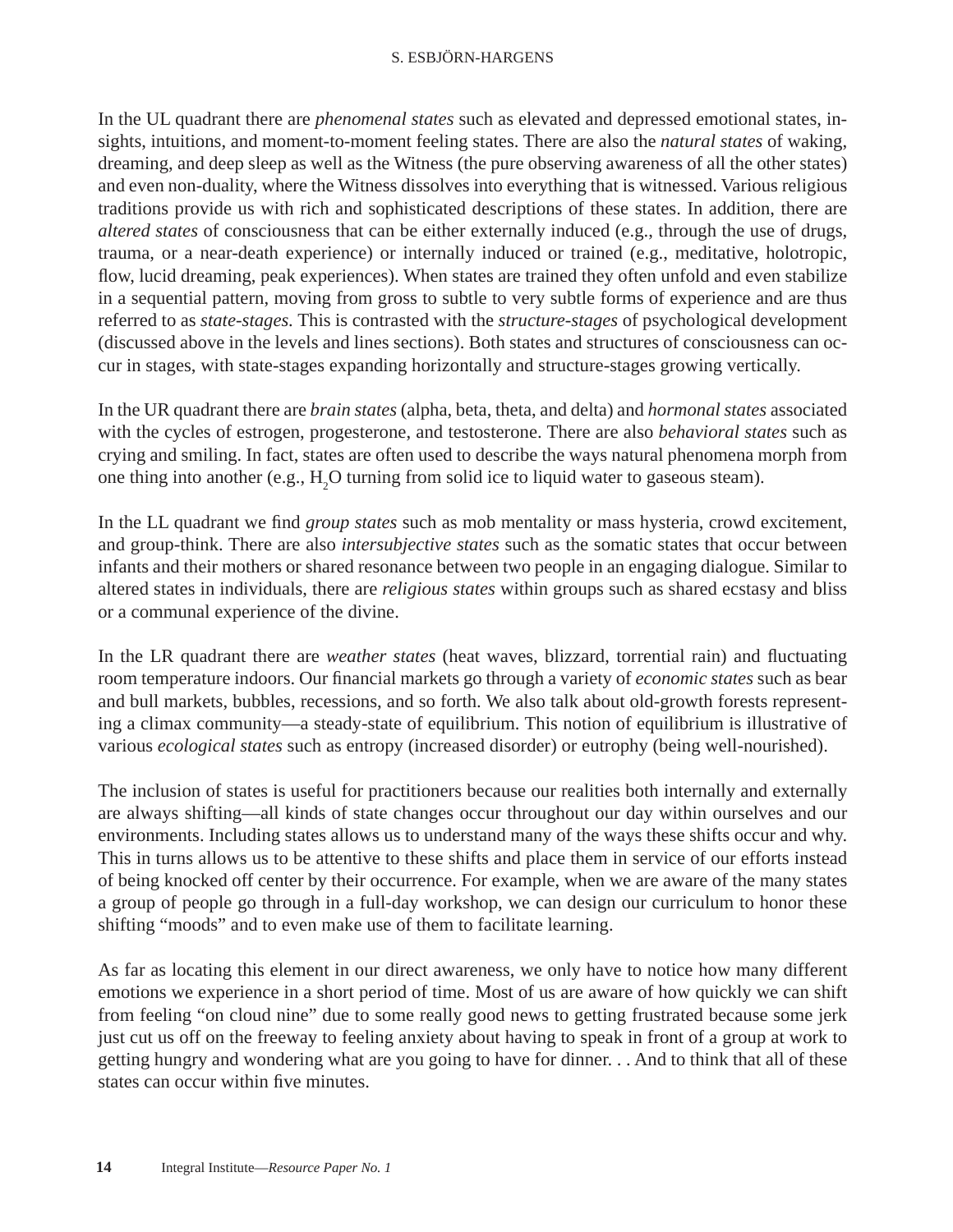## **All Types: Various Patterns**

Types are the variety of consistent styles that arise in various domains and occur irrespective of developmental levels. Types can overlap or be incongruous. Drawing again on the hiking metaphor, we can think of types as the different kinds of hikers there are—those who like to go fast, those who meander, those who take lots of pictures, those who like to sing, and so on. These kinds of people tend to hike like this regardless of what kinds of trails they are on or terrains they are moving through; they bring their unique style wherever they go. As with the other elements, types have expressions in all four quadrants (see Fig. 11).

In the UL quadrant there are *personality types*. There are numerous systems that map the number of different personalities, including Keirsey (4 types), Enneagram (9 types), and Myers-Briggs (16 types). In this quadrant there are also the *gender types* of masculine and feminine. In general, individuals have access to both masculine and feminine qualities and thus tend to have a unique combination of traits associated with each type. In the UR quadrant there are *blood types* (A, B, AB, O) and William Sheldon's well-known *body types* (ectomorph, endomorph, mesomorph). In the LR quadrant there are ecological *biome types* (e.g., steppe, tundra, islands) and governmental *regime types* (e.g., communist, democracy, dictatorship, monarchy, republic). In the LL quadrant there are types of *religious systems* (e.g., monotheism, polytheism, pantheism) and different types of *kinship systems* (e.g., Eskimo, Hawaiian, Iroquois, Omaha, Sudanese).



*Figure 11.* Some types in the four quadrants.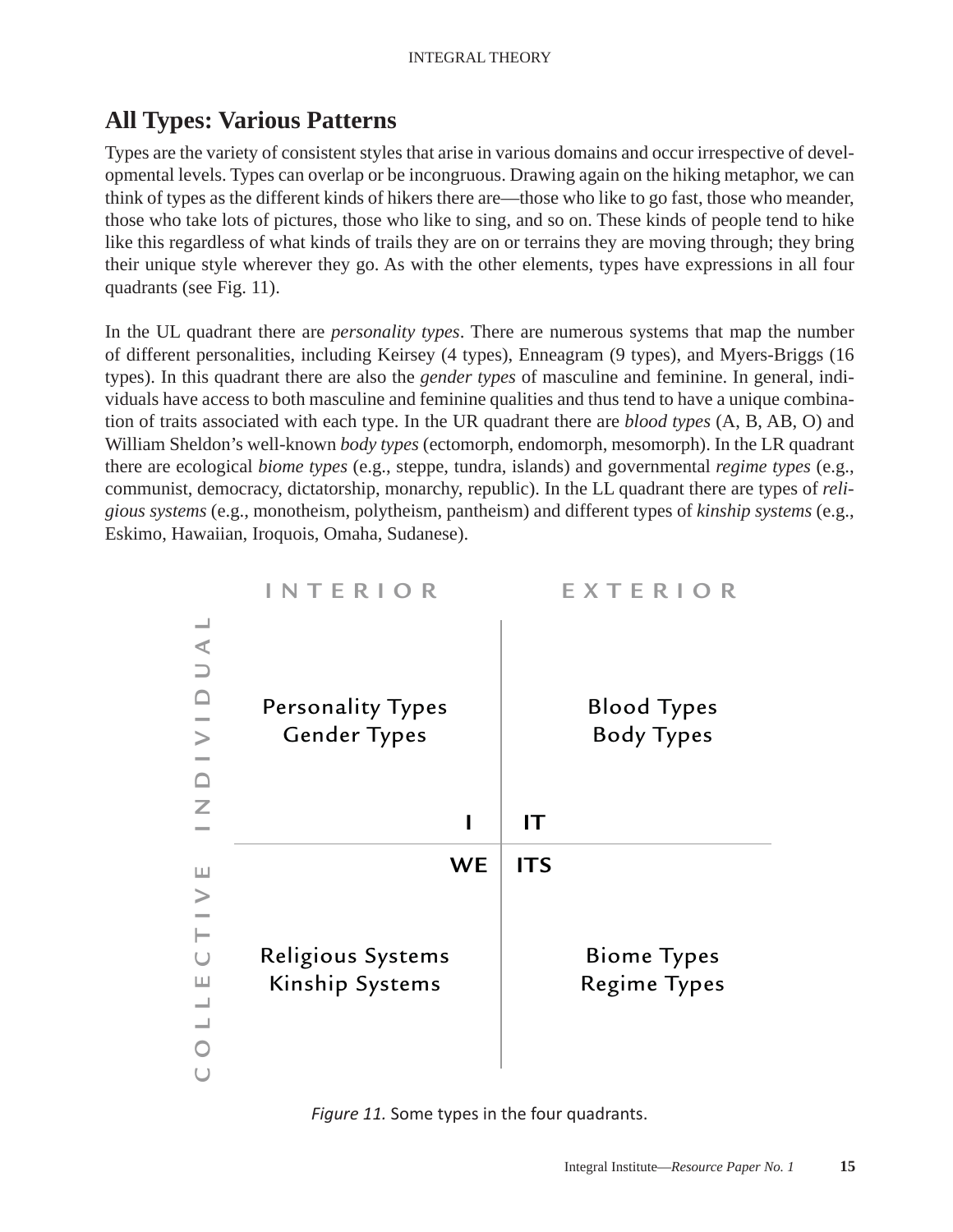The usefulness of types has been acknowledged in multiple contexts, such as designing nutritional diets or building effective work teams. Being aware of types allows integral practitioners to adjust their craft to accommodate some of the most common and consistent styles associated with various contexts. Types are very stable and resilient patterns—after all, they are horizontal structures or *typestructures* (in contrast to vertical structure-stages). So by becoming more aware of them and their role in whatever you are attempting to do, you are more able to infuse sustainability into your efforts by linking to existing enduring patterns.

Within our own awareness, types are most obvious when we consider masculine and feminine expressions. We each have access to both and know what it feels like to be solid and agentic—for example, going for the goal (one aspect of masculine) or enjoying the game for the game's sake (one aspect of feminine). We can even shift between these styles, although some of us are more identified with one side of this spectrum than others. You likely can think of men or women you consider more masculine or more feminine and what it feels like to be around them—do you find yourself being more masculine or feminine as a way of meeting them in that mode or by way of providing a contrast with their type? Another area where we have a direct experience of types is in terms of personality qualities like introversion and extroversion. Thus, we are often aware of type dynamics in our experience of ourselves and others.

## **All Zones: Different Ways of Knowing**

In addition to the five elements of integral theory, which comprise the basic foundation of the AQAL model, there is an another more advanced aspect that is important to mention. This aspect is less of a new element and more of a complexification of the first one (the quadrants). Each of the perspectives associated with the four quadrants can be studied through two major methodological families, namely from either the inside (i.e., a first-person perspective) or the outside (i.e., a third-person perspective). This results in eight distinct *zones* of human inquiry and research*.* These eight zones comprise what integral theory calls *integral methodological pluralism* (IMP)*,* which includes such approaches as phenomenology (an exploration of first-person subjective realities), ethnomethodology (an exploration of second-person intersubjective realities), and empiricism (an exploration of third-person empirical realities). Figure 12 includes all eight zones and their respective labels. IMP represents one of the most pragmatic and inclusive theoretical formulations of any integral or meta-theoretical approach. It gives the integral practitioner assurance that they are using tried and true methods of investigation that human ingenuity has produced over the last 2000 years.

Integral methodological pluralism operates according to three principles: *inclusion* (consult multiple perspectives and methods impartially), *enfoldment* (prioritize the importance of findings generated from these perspectives), and *enactment* (recognize that phenomenon are disclosed to subjects through their activity of knowing it). As a result of these commitments, integral theory emphasizes the dynamic quality of realities as being enacted through a subject using a particular method to study an object. That object can be a first-, second-, or third-person reality. For example, we can study firstperson psychological realities as an object of investigation just as easily as we can study third-person biological realities.

Because integral theory acknowledges and includes all the major insights from valid forms of research, it emphasizes the importance of including all zones in its efforts to understand anything in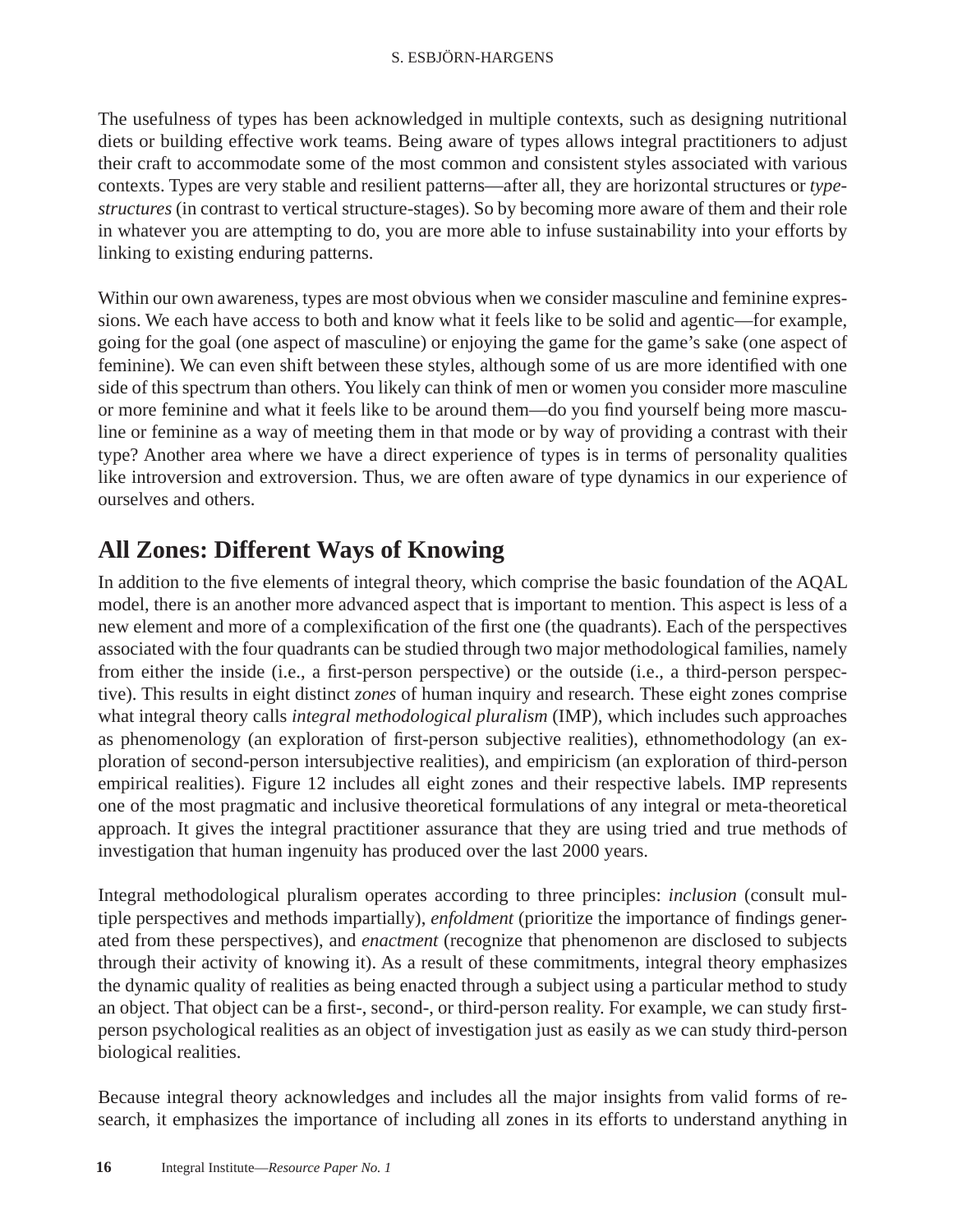

*Figure 12*. Eight methodological zones.

a comprehensive way. It uses the IMP framework as a way to marshal, coordinate, and assess pertinent perspectives and their research findings. To return to our integral hiker, IMP provides her with multiple ways of interacting with and knowing the landscape she is traveling through. Her compass, binoculars, book of edible plants, early morning meditations, and previous wildlife encounters all provide her with different ways of knowing the wilderness in ways that are meaningful and valuable to her as a hiker and nature lover.

Among the many important perspectives on reality, there are schools of thought that specialize in using the methods, practices, and techniques associated with each zone. Consequently, in addition to the five elements presented above, an integral approach must include all eight zones or it risks leaving out important aspects of reality that have a bearing on effective solutions to the problems facing our communities and our planet. In other words, the more of reality we acknowledge and include, the more sustainable our solutions will become, precisely because a project will respond more effectively to the complexity of that reality. We cannot exclude major dimensions of reality and expect comprehensive, sustainable results. Eventually those realities that have been excluded will demand recognition and incorporation as the design falters and is abandoned for more nuanced and comprehensive strategies. Hence the need for an integral approach.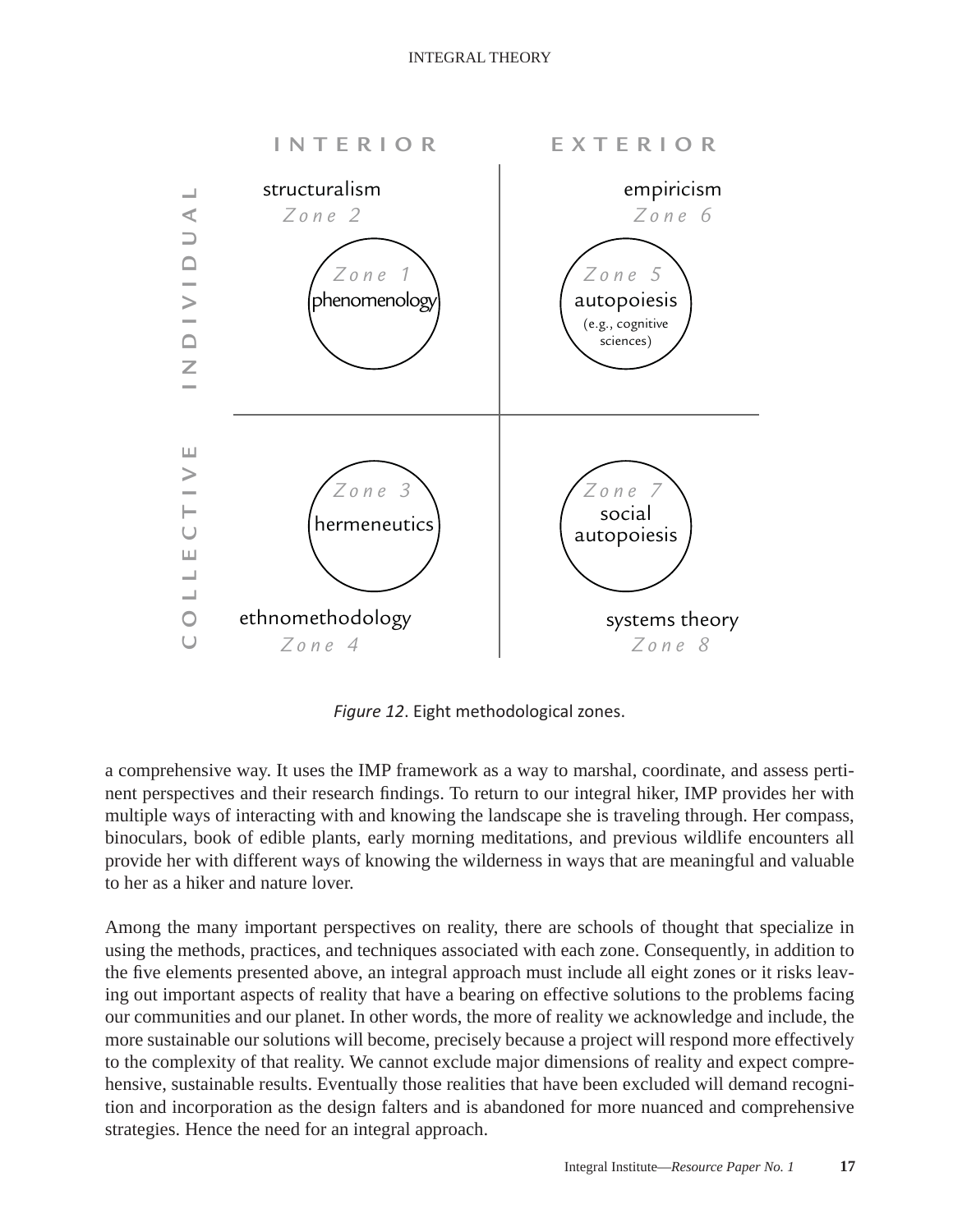An integral practitioner is constantly combining first-, second-, and third-person methods, practices, and techniques in an effort to research the many essential aspects of a given situation. Performing such integral research, either through informal or formal means, the practitioner is engaged in integral methodological pluralism. This kind of integral mixed methods orientation is extremely valuable because it allows practitioners to often discover surprising relationships between first-, second-, and third-person realities that later become essential links in their designs and solutions. Through IMP, integral practitioners are often able to identify valuable connections between distinct realities that have yet to be identified or leveraged in previous efforts. Thus, equipped with the eight major forms of knowledge acquisition developed by humanity, the integral practitioner is well positioned to know the complexity and depth of reality and to place that insight into service for self, culture, and nature. The reason an integral practitioner can use this wide assortment of formal methods in the first place is that they are actively engaged in using all of these methods informally in their own embodied awareness. In fact, each major methodological family (e.g., empiricism or hermeneutics) is simply a formalized version of something we do naturally all the time. For example, our ability to take a thirdperson perspective on the world around us (e.g., looking at the flowers growing along the sidewalk) is the basis for empiricism and our ability to take a second-person perspective with our friends (e.g., talking to them about why they want to quit their job) is the basis for hermeneutics. Consequently, the eight zones of IMP is simply a reminder of the many ways we know ourselves, others, and the world around us. The integral framework allows us to coordinate these multiple ways of knowing and place them into orchestrated action in the world.

## **Integral Theory in Action**

As you can see by now, an all-quadrants, all-levels, all-lines, all-states, all-types, *and* all-zones approach is pretty comprehensive. Of course, you do not have to use all of these distinctions all the time. In fact, even using two of these elements can make your approach to analysis or solution building more integral than many others. However, having all five of them in your "toolbox" allows you more capacity to respond to the complexity of our world and provides a place for including the essential aspects of any given situation. In addition, it helps us understand the relationships between the various facets of reality that we come across. In fact, this is what sets integral theory apart from all other integrative and comprehensive approaches to solution generation and change facilitation. Currently there is no meta-framework as inclusive and theoretically sound as integral theory, which is what has made it such a useful approach in so many contexts. The AQAL model is a dynamic framework that does more than just cover the basic elements of reality—it interrelates them in a way that allows us to ensure that we are leveraging our efforts in an functional, aesthetic, accurate, and just way. In other words, an integral approach allows for true, good, and beautiful solutions to the major problems we face as we travel into the  $21<sup>st</sup>$  century.

In fact, the AQAL model is multi-variant and can be understood in a number of ways. AQAL is a *map* because it is a series of third-person symbols and abstractions that can guide a person through the contours of their own awareness, as well as through some of the most important aspects of any situation. It is a *framework* because it creates a mental space where one can organize and index their and others' current activities in a clear and coherent manner. It is a *theory* because it offers an explanation for how the most time-tested methodologies and data they generate can fi t together. It is a *practice* because it is not just a theory about inclusion but an actual series of practices of inclusion. It involves the meta-paradigm of correlating humanity's most fundamental methodologies of knowledge genera-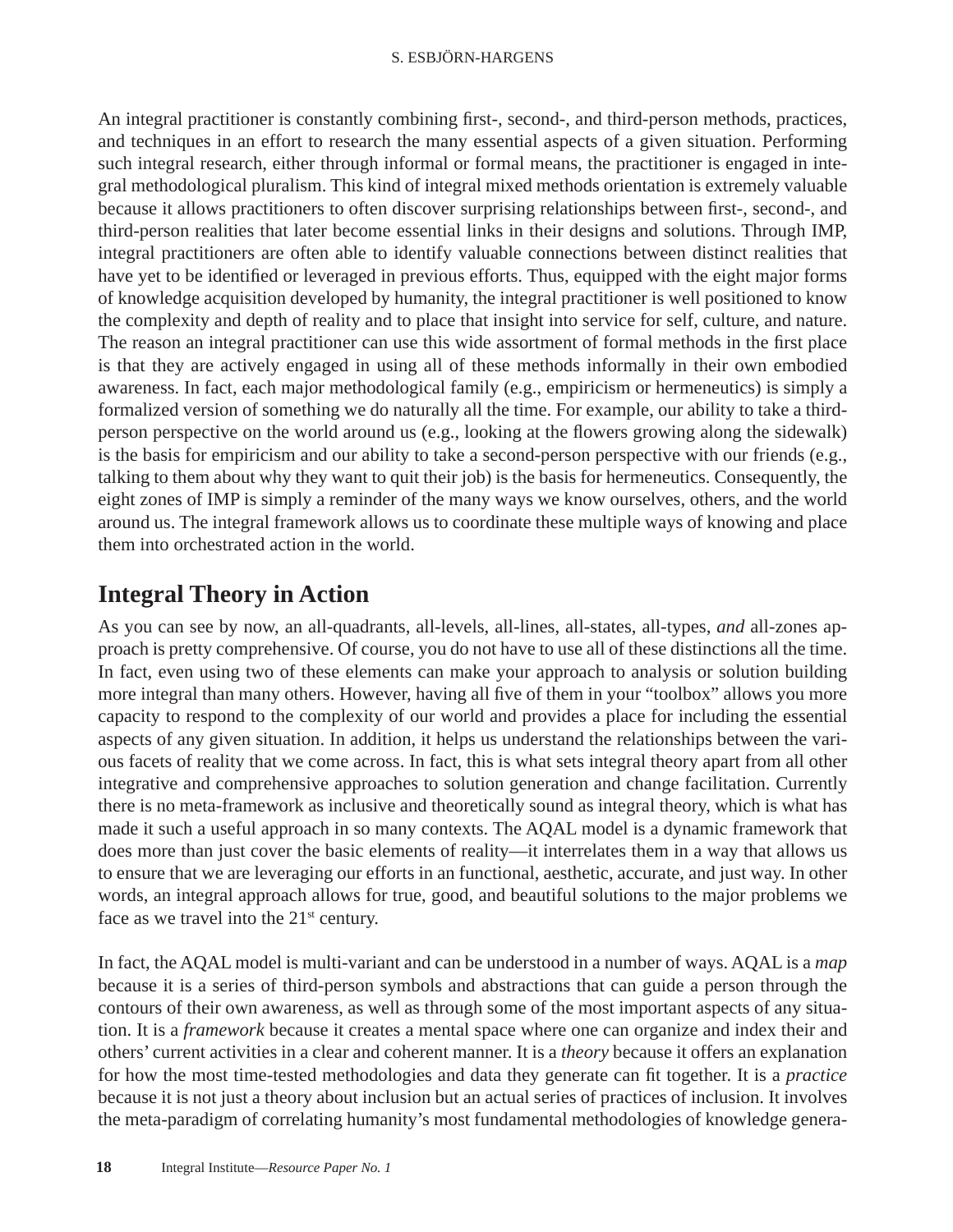#### INTEGRAL THEORY

tion. AQAL can also be practiced in a more personal setting, which results in what is called integral life practice (ILP). It is a set of *perspectives* because it brings together first-, second-, and third-person perspectives. It is a *catalyst* because it psychoactively scans your entire body-mind and activates or "lights up" any potentials (quadrant, level, line, state, or type) that are presently not fully being used. Lastly, it is a *matrix* because it combines all quadrants, levels, lines, states, and types in a way that generates a space of potential out of which more of reality can manifest and be accounted for than any other model has ever included. In short, the AQAL model can be summarized as a third-person map of reality, a second-person framework for working within and across disciplines, and a first-person practice for engaging the development of our own embodied awareness. All three of these aspects of the AQAL model—map, framework, and practice—contribute to an increased experience of intimacy with reality by expanding and deepening our contact with more dimensions of ourselves, our communities, and our environments.

Now that you have a general overview of the AQAL model, I can highlight how these approaches are using integral principles successfully in the field: in the classroom, in the board room, in the political arena, and in home offices. In addition to disciplinary uses of the AQAL model (e.g., integral ecology or integral coaching), there have also been systematic efforts to advance integral theory as a specific field of meta-studies. Four main efforts currently contribute to this goal: 1) the peer-reviewed *Journal of Integral Theory and Practice*, which has published over 100 academic articles and case studies to date; 2) John F. Kennedy University's Department of Integral Theory, with its online master of arts program and one-year certificate in integral theory (this program is doing much to train the next wave of integral leadership in application of the AQAL model); 3) the Integral Research Center, which is supporting graduate level mixed methods research around the world that is informed by integral theory; and 4) the international biennial Integral Theory Conference, which recently brought together 500 academics and practitioners from all over the globe who are applying and refining integral theory.<sup>7</sup> This systemic effort is important because it allows discipline-specific practitioners (e.g., integral psychotherapists or integral educators) to know the model is sound, it educates integral practitioners to understand the model as a whole (independent of any discipline-specific application), and it creates a community of discourse and inquiry to further the development of the model in a way that invites critical thought and demonstrated practical efficacy.

In recent years a number of books have been published applying integral theory to various areas such as urban design (Marilyn Hamilton's *Integral City*), psychological assessment (Andre Marquis's *The Integral Intake*), organizational dynamics (Mark Edward's *Organizational Transformation for Sustainability*), health (Elliott Dacher's *Integral Health*), ecology and environmental studies (my and Michael Zimmerman's *Integral Ecology*), psychopharmacology (Elliott Ingersoll and Carl Rank's *Psychopharmacology for Helping Professionals*), business (Daryl Paulson's *Competitive Business, Caring Business*), and international community development (Gail Hochachka's *Developing Sustainability, Developing the Self*).<sup>8</sup> To date, the fields that have produced the largest amount of theoretical and applied material using integral theory include psychotherapy and psychology, education, mixed methods research, ecology and sustainability, international development, future studies, business, and organizational management.<sup>9</sup> Following are short descriptions of a number of current examples of integral theory in action.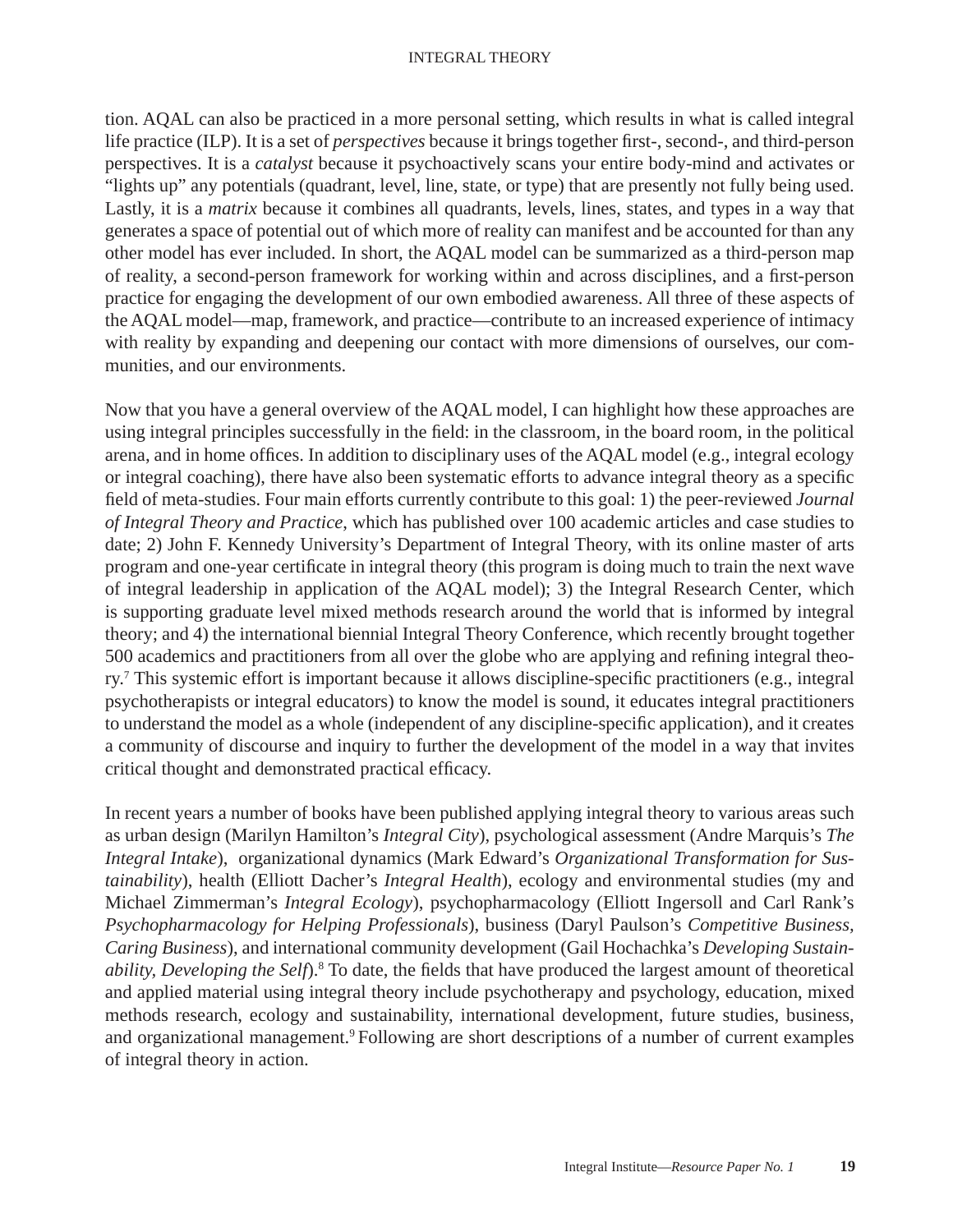#### S. ESBJÖRN-HARGENS

### *Integral Education*

The Integral Research Center (IRC) is in the process of designing and launching an ambitious longitudinal study using methods from all eight zones of integral methodological pluralism to assess the transformative effects of integral education at John F. Kennedy University. The IRC is working with Theo Dawson of Developmental Testing Service and Susanne Cook-Greuter of Cook-Greuter and Associates to help with the research design, which includes the Lectical Assessment System (LAS) and the Sentence Completion Test (SCT). This study aims to discover, "In what ways do students transform within the online master of arts program in integral theory?" Do they, over the course of three years of coursework, demonstrate vertical stage development (e.g., exiting one level and beginning to stabilize the next one) and/or horizontal development (e.g., increased access to emotional content). If so, what aspects are developing? The results of this ongoing study will be used to improve the developmental potential of the curriculum, making it even more conducive to psychological transformation and growth.<sup>9</sup>

### *Integral International Development*

One Sky**–**Canadian Institute for Sustainable Living in partnership with Drishti**–**Centre for Integral Action recently received a \$500,000 grant from the Canadian International Development Agency for a three-year leadership development project entitled, "Integral Applications to Sustainability in the Niger Delta." Building on previous work it had done in Nigeria, One Sky was aware of the value of interventions associated with the Right-Hand quadrants that focused on "development, financial management, improved communications, and policy influence." While recognizing the essential role such efforts play, One Sky became increasingly aware of how these efforts could not be sustained without supportive interventions from the Left-Hand quadrants that focused on "personal leadership, selfawareness, moral intelligence, and interpersonal skills." Consequently, their project will work with 30 young Nigerians from nearly a dozen organizations in the Cross River region of the Niger Delta on environmental and economic sustainability. "The project essentially involves engaging a personal development process (I), held in place with learning communities and a new social discourse (We), and enacted in breakthrough initiatives in their home organizations (It/Its).<sup>"11</sup> In addition, this program will be evaluated through a pre/post assessment based on the principles of integral research.

## *Integral Forestry*

Next Step Integral, an international non-profit, was established in 2003 by Stephan Martineau. Soon he joined forces with Lisa Farr, the director of a local watershed association, to begin the arduous task of establishing an integral approach to a community forest project in the Slocan Valley of British Columbia, Canada. This goal was particularly daunting given the historical tensions over a 35-year period between various worldviews within and outside of the community (e.g., loggers, miners, farmers, environmentalists, First Nations individuals, artists, practitioners of multiple religious faiths, government workers, and a multinational corporation). Also, there had already been *nine* failed attempts by the B.C. government to establish a workable solution to the divisions within the community between stakeholders connected to the forest. The guiding principles of their initiative included: recognizing and honoring the diverse perspectives about the forest of Slocan Valley residents; recognizing that these perspectives were informed by lenses associated with each of the quadrants (e.g., behavioral, cultural, psychological, historical); and recognizing that any viable long-term solution would have to integrate the many conflicting views within the community. In addition, Martineau identified a num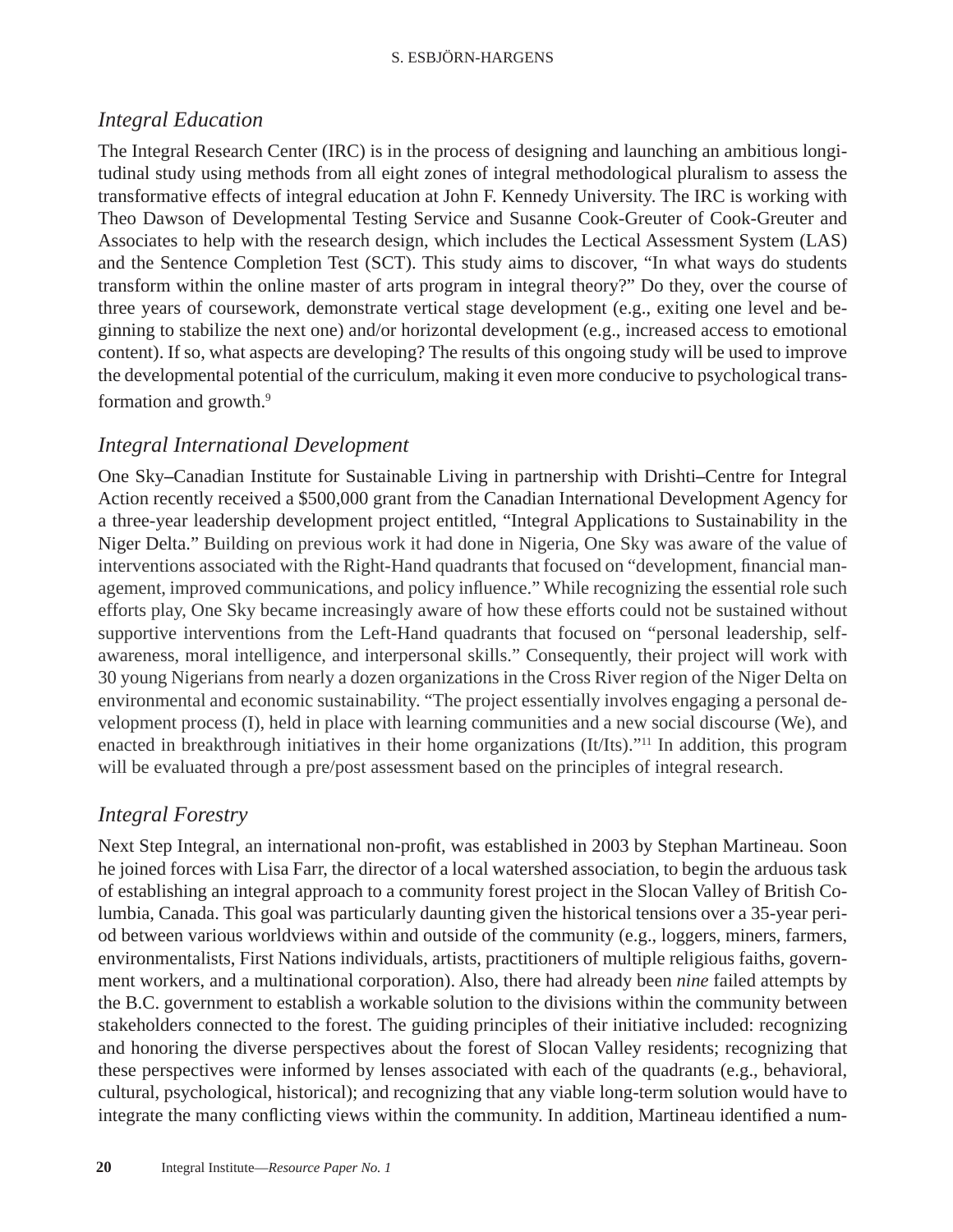ber of "main capacities" explicitly grounded in the AQAL model but used implicitly to support their initiative: holding and inhabiting multiple perspectives; an awareness of and an ability to work with the multiple lines of individuals; a commitment to personal growth and shadow work; creating shared motivations; balancing empathy, engagement, and impartiality; and cultivating qualities, attitudes, and capacities that supported mutual understanding.

On January 14, 2007, Next Step Integral submitted an application for a Community Forest Agreement to allow the local community to manage 35,000 acres of contested forest. In July of that same year their proposal was approved! Thus three years of negotiations and grassroots work guided by the AQAL model resulted in the creation of a large-scale integral forestry cooperative—the first of its kind in the world. This community forest project has support of an impressive 95% of the inhabitants in the valley. Aptly named the Slocan Integral Forestry Cooperative (SIFCo), this project is a true testimony to the power of the integral model—even as an implicit guide—in working with diverse perspectives to achieve a common goal that other approaches failed to manifest. Now that SIFCo has been granted tenure over the land, the coming years shall be an important testing ground and source of clarification of the tenets of integral ecology in general and of integral forestry in particular.<sup>12</sup>

### *Integral Coaching*

Integral Coaching Canada (ICC), an Ottawa-based company, has developed an entire school and methodology for professional coaching based on the AQAL model. Over the past 10 years ICC has emerged as one of the premier schools in the world for professional coaching. They have a rigorous methodology that combines embodied perspective taking, presence, and powerful conceptual distinctions. Coaches use all five elements discussed above to support their own personal growth and to work with their client's development. Typically it takes an individual two years to complete the certification process and become an Integral Coach®.<sup>13</sup> ICC has a strong reputation for demanding a great deal from their coaches-in-training, which includes each trainee committing to an integral life practice that includes meditation, body work, journaling, and reading. They are the only coaching school I am aware of that incorporates developmental psychology (e.g., Robert Kegan's subjectobject theory) as the spine of their methodology.14 This alone gives ICC a trremendous advantage over other schools because their approach is built on extensive psychological research about how and why humans transform and integrate new capacities. In fact, ICC's application of the integral framework is one of if not the most sophisticated uses of integral principles in any context or field.

### *Integral Politics*

The State of the World Forum (SOWF) was established in 1995 by Jim Garrison with Mikhail Gorbachev. SOWF began as a series of annual conferences that convened hundreds of international leaders (ranging from community organizers, Nobel Laureates, social activists, Heads of State, and business leaders) to explore key issues facing the globe. These gatherings established a Global Leadership Network committed to the guiding principle: "Transforming conversations that matter into actions that make a difference." Over the years, SOWF sponsored a variety of gatherings and "strategic initiatives" that resulted in a number of projects and non-profit organizations.<sup>15</sup> In 2008, SOWF set its sights on the borderless problem of climate change and the global transition towards a "green economy," and in November of 2009 will initiate a 10-year cycle of international annual gatherings. SOWF has adopted the AQAL model as the organizing framework for each event. Consequently, integral theory will be used for designing each conference and for guiding the development of policy recom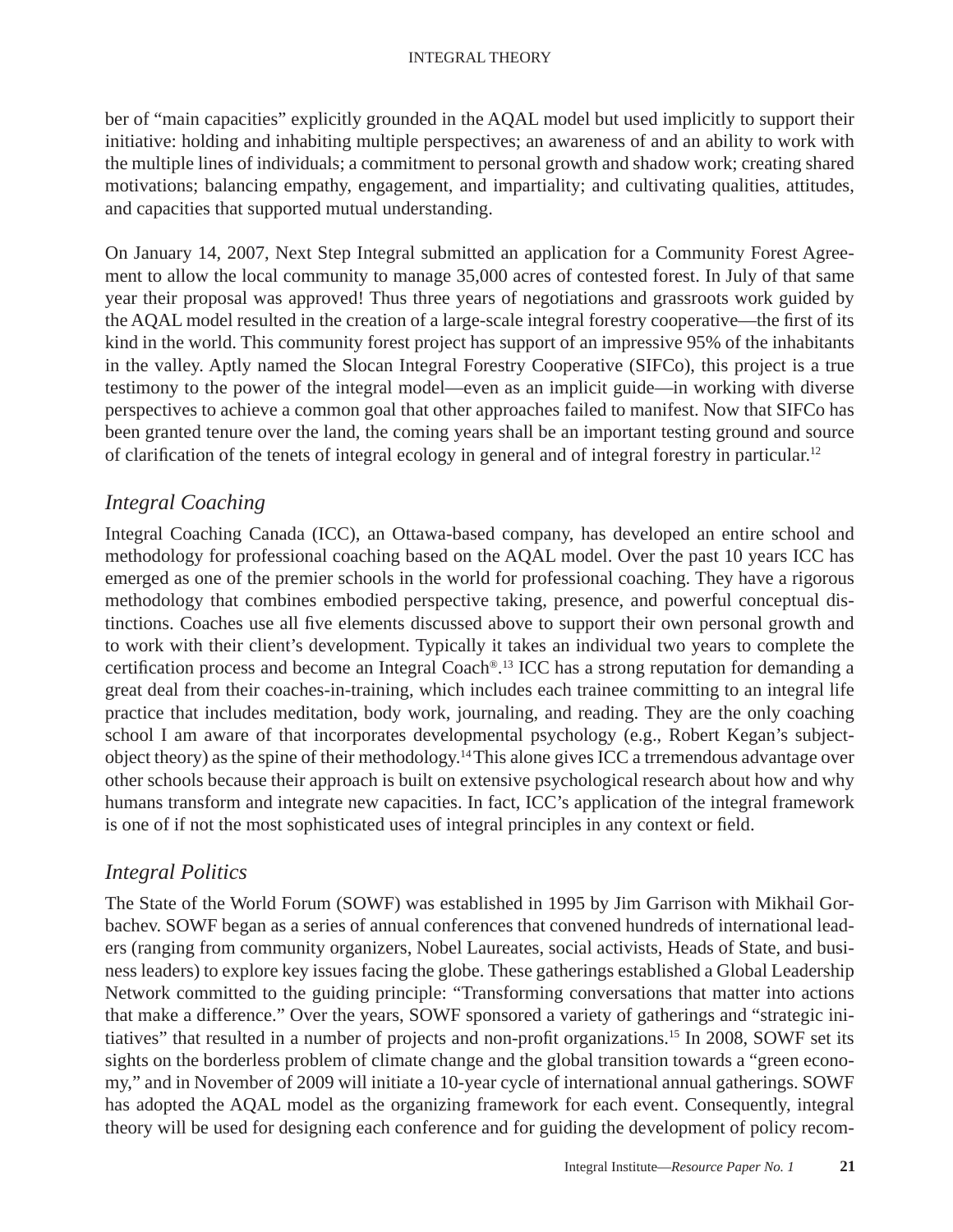mendations to political leaders at all levels of government and civic responsibility. These gatherings will take place in different countries around the globe and build a coalition of multi-stake holders committed to developing innovative policy and effective action for confronting climate change and serving to guide the emergence of new sources of energy. Now this is *integral theory in action* working across the globe with diverse leadership to address humanity's first planetary crisis.

## **Conclusion**

The above examples are wonderfully far-ranging in their focus and scale. This variety of integral theory in action speaks directly to the flexibility and coherence of its theoretical foundation: the AQAL model. By acknowledging the multifaceted nature of complex issues and problems, integral theory creates a space for multiple perspectives to contribute to the discovery of viable solutions. In our ever-evolving universe, integral theory issues to each of us a clarion call to strive towards inhabiting multiple perspectives—especially those that stand in contrast to our own habits of thinking and feeling. Only through developing such a worldcentric perspective can we adequately achieve the mutual understanding so desperately needed on a planet fragmented by conflicting worldviews and approaches. Practitioners of integral theory are committed to honoring and including the multidimensionality of reality as well as cultivating their own capacity for worldcentrism. It is this dual commitment of comprehensive acceptance and perspective-taking that allows the individuals and organizations in the above examples to be so successful in their respective integral endeavors—each one of them serving as an exemplar of what a more integral world looks and feels like. The world is an amazing, mysterious, and complex place. Integral theory's all-inclusive framework is particularly well-suited for honoring the world in all its complexity and depth as well as shining a light on the path each of us can take to make a contribution and tackle the looming issues that will confront us in the  $21<sup>st</sup>$  century.

### *Acknowledgements*

I would like to thank Vipassana Esbjörn-Hargens, Lynwood Lord, Jordan Luftig, John Scheunhage, and David Zeitler for helpful comments that strengthened the quality of this overview.

## **N OTES**

<sup>1</sup> From Ken Wilber's "Foreword" in Frank Visser's book, *Ken Wilber: Thought as Passion* (2003), pp. xii-xiii.<br><sup>2</sup> A complete listing of Ken Wilber's work can be found in Appendix 2 of Brad Reynolds' book, *Embracing Rea Integral Vision of Ken Wilber* (2004). Most of this material can be found in Wilber's *Collected Works*. <sup>3</sup> Frank Visser reports that 22 of Ken Wilber's books have been translated into over 25 languages, thus making Wilber the most translated academic author in the United States. Visser reports: "Up till now his books have been translated into German, Dutch, French, Spanish, Portuguese, Italian, Russian, Czech, Hungarian, Turkish, Bulgarian, Latvian, Estonian, Slovenian, Slovakian, Serbian, Greek, Hindi, Chinese (China and Taiwan), Korean, Swazi, Japanese, Polish, Danish, Swedish, and Latvian. In addition to these, some illegal editions have appeared in African and Indian dialects." For a chart of all these translations, see www.integralworld.net/translations.html.

4 There is an important difference between integral studies and integral theory. Integral studies is the broader category and includes integral thinkers such as Jean Gebser, Sri Aurobindo, Ken Wilber, and Ervin Laszlo. In contrast, integral theory is a subset of integral studies, which focuses primarily on Ken Wilber's work and is committed to the critique, application, and theoretical development of the AQAL model. The field of meta-theory includes the work of individuals like Roy Bahskar and George Ritzer.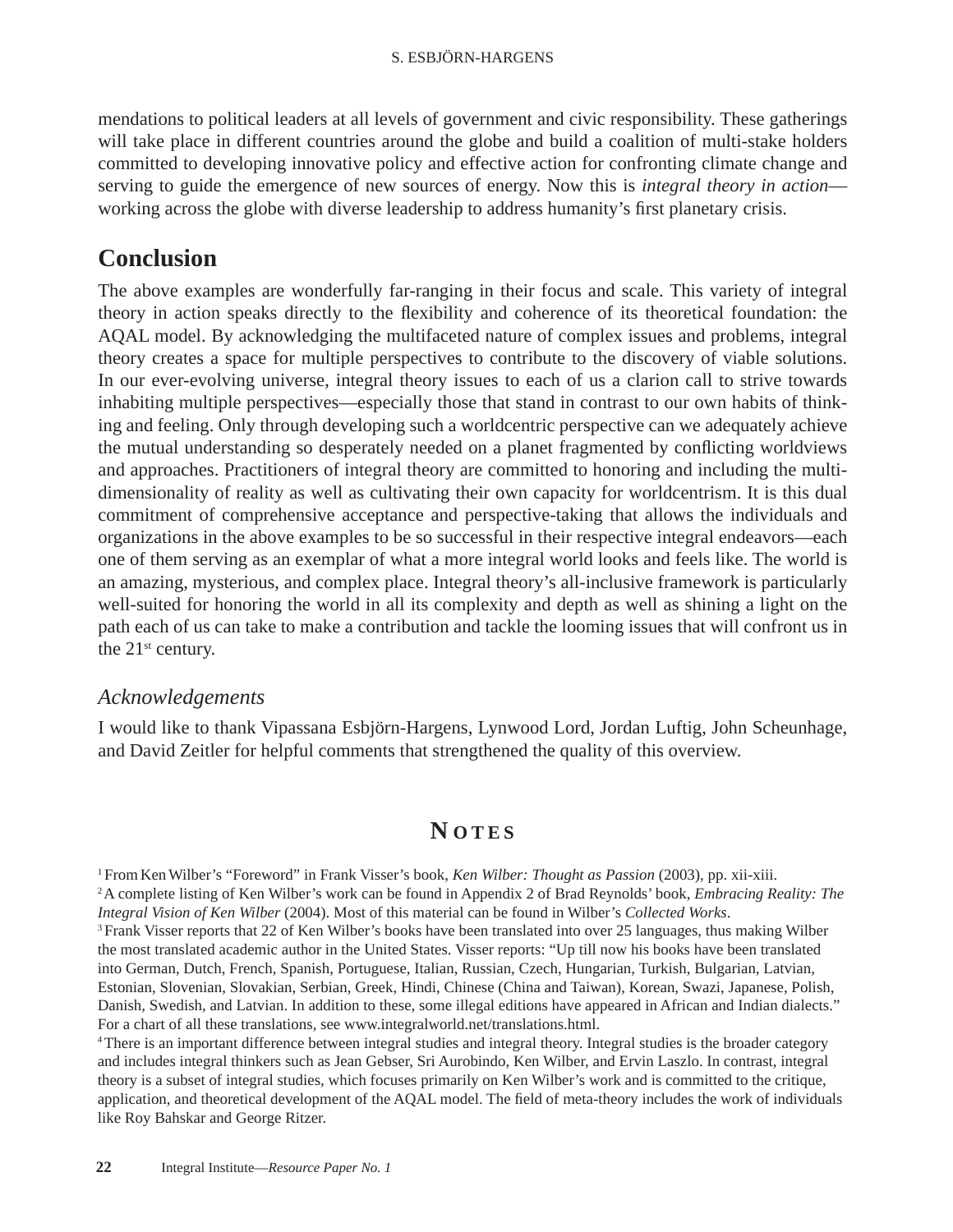#### INTEGRAL THEORY

5 See the *Journal of Integral Theory and Practice* for articles in these and many other disciplines.

<sup>6</sup> Note that the examples given for each quadrant are not correlated between themselves; they only represent single examples for each quadrant.

7 For further information on these efforts, consult their respective websites: 1) *Journal of Integral Theory and Practice* (www.integraljournal.org); 2) John F. Kennedy University's Department of Integral Theory (www.jfku.edu/ integraltheory); 3) The Integral Research Center (www.integralresearchcenter.org); and 4) the international biennial Integral Theory Conference (www.integraltheoryconference.org).

<sup>8</sup> In addition to these titles, it is worth mentioning that in 2009 two anthologies will be published by SUNY press, one on integral education and one on integral theory.

9 See the resource page at www.integralresearchcenter.org for listings of all the published material in these areas.

<sup>10</sup> A full description of this project can be found at www.integralresearchcenter.org.

<sup>11</sup> All quotes in this paragraph come from www.onesky.ca, which can be visited for more information on this project. 12 Visit http://www.sifco.ca for more information on this project.

<sup>13</sup> Integral Coach is a registered trademark in Canada and owned by Integral Coaching Canada, Inc. For information on their trainings see their website: www.integralcoachingcanada.com.

14 For an extensive overview and introduction to Integral Coaching Canada's approach, see issue 4(1) of the *Journal of Integral Theory and Practice*, which is devoted entirely to their work.

<sup>15</sup> Visit www.truthisnotenough.com for more information.

### **R EFERENCES**

Bhaskar, Roy. (2002). *meta-Reality: The philosophy of meta-Reality, Volume 1 a philosophy for the present*. Thousand Oaks, CA: Sage.

Dacher, Elliott S. (2006). *Integral health: The path to human fl ourishing.* Laguna Beach, CA: Basic Health Publications.

- Edwards, Mark. (2009). *Organizational transformation for sustainability: An integral metatheory.* New York, NY: Routledge.
- Esbjörn-Hargens, Sean, & Zimmerman, Michael E. (2009). *Integral ecology: Uniting multiple perspectives on the natural world*. New York, NY: Random House/ Integral Books.
- Esbjörn-Hargens, S., Reams, J., & Gunnlauson, O. (Eds.). (in press). *Integral education: Exploring multiple perspectives in the classroom.* Albany, NY: SUNY Press.
- Esbjörn-Hargens, S. (Ed.). (in press). *Integral theory in action: Applied, theoretical, and critical perspectives on the AQAL model.* Albany, NY: SUNY Press.
- Hamilton, Marilyn. (2008). *Integral city: Evolutionary intelligences for the human*

*hive.* Gabriola Island, British Columbia, Canada: New Society Publishers.

- Hochachka, Gail. (2005). *Developing sustainability, developing the self: An integral approach to international and community development.* The Polis Project on Ecological Governance. Victoria, British Columbia: University of Victoria, Canada.
- Ingersoll, R. Elliott, & Rank, Carl F. (2006). *Psychopharmacology for helping professionals: An integral exploration.* Toronto, Canada: Thomson Brooks/Cole.
- Marineau, Stephan. (2007). Humanity, forest ecology, and the future in a British Columbia valley: A case study. *Integral Review*, *4*, 26-43.
- Marquis, Andre. (2007). *The integral intake: A guide to comprehensive idiographic assessment in integral psychotherapy.* New York, NY: Routledge.
- Paulson, Daryl. (2002). *Competitive business, caring business: An integral business perspective for the 21st century.* New York, NY: Paraview Press.
- Reynolds, Brad. (2004). *Embracing reality: The integral vision of Ken Wilber*. New York, NY: Tarcher.